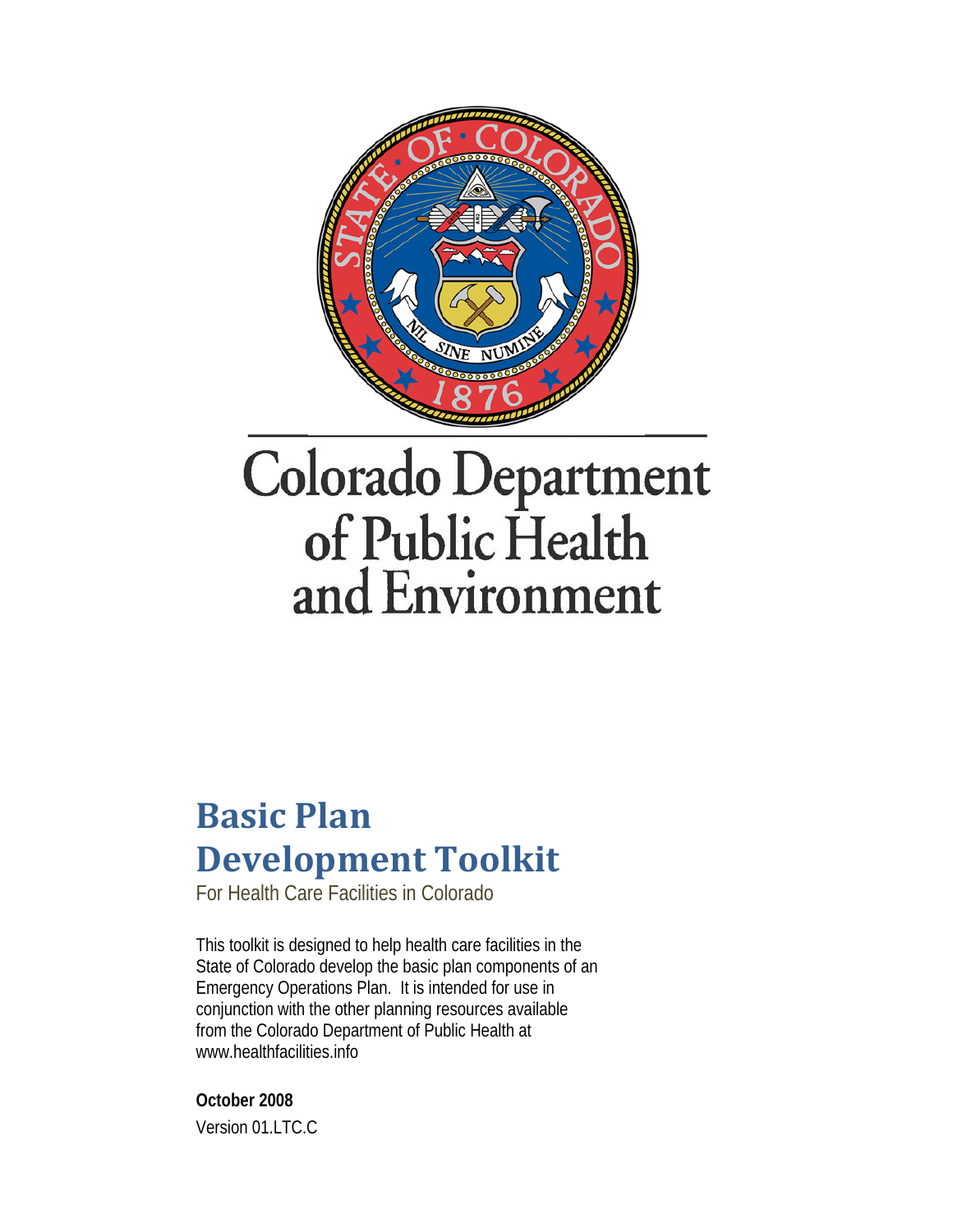# Introduction

The **Basic Plan Toolkit** is an informational resource for Long Term Care Facilities developing emergency operations plans (EOP). The toolkit helps facilities develop the most fundamental and standardized aspects of an EOP – the **Basic Plan**. A **Basic Plan** details the most overarching information required for emergency response. This embraces an 'all-hazards' planning approach, meaning that all hazards, regardless of intent, origin or type, evoke the same general response from the facility. 'All-hazards' planning is one of the most crucial concepts in emergency planning and is discussed extensively in the IS 700 training course series discussed in the *Recommended Training* section of this toolkit.

This document serves as the main component of the **Basic Plan Toolkit**. It provides explanations for each component of a successful **Basic Plan** and offers hints and suggestions for successful

development. Where applicable, sample components of the plan are available for download from the electronic toolkit (available by clicking the Emergency Planning Resources link at www.healthfacilities.info). The document is divided into five chapters, each of which contains several corresponding sections. Each chapter is designed to help the facility develop a specific portion of the **Basic Plan**. Be sure to read all of the information and to pause periodically



during the planning and development processes to check the work of previous sections. Remember that an EOP is a living document, which requires frequent re-evaluation for accuracy, consistency, and reliability.

 The toolkit pulls health-care specific planning considerations into a single resource, compliments additional local, state and federal agency resources, and draws on the guidelines established in the INTERIM – Comprehensive Preparedness Guide 101 (*CPG 101*) and the INTERIM- Emergency Management Planning Guide for Special Needs Populations (*CPG 301*). These documents were developed by the Federal Emergency Management Agency (FEMA) to assist state and local governments in developing emergency plans and will replace existing planning resources in late 2008 or early 2009. Though both documents are still in the commentary phase and some changes are expected, the basic intent and information provided in both *CPG 101* and *CPG 301* is expected to remain intact. Offering guidelines to the newest anticipated standard is more beneficial for facilities because it extends the longevity of a facility's initial EOP and increases the interoperability of the plan with other local, county, state and federal plans. Facilities desiring more explicit instructions than this toolkit may wish to access the *CPG 101* directly. The interim version is available for download from the FEMA website: http://www.fema.gov/about/divisions/cpg.shtm.

Like the *CPG101* and *CPG 301*, this toolkit offers a series of guidelines and suggestions designed to minimize the planning time required to create an EOP. Facilities must accept the responsibility for developing, adopting, practicing and maintaining their own EOPs as suited to their individual needs including corporate requirements or other planning considerations. THIS IS A GUIDE, NOT A COMPLETE PLAN OR A SET OF CODIFIED RULES.

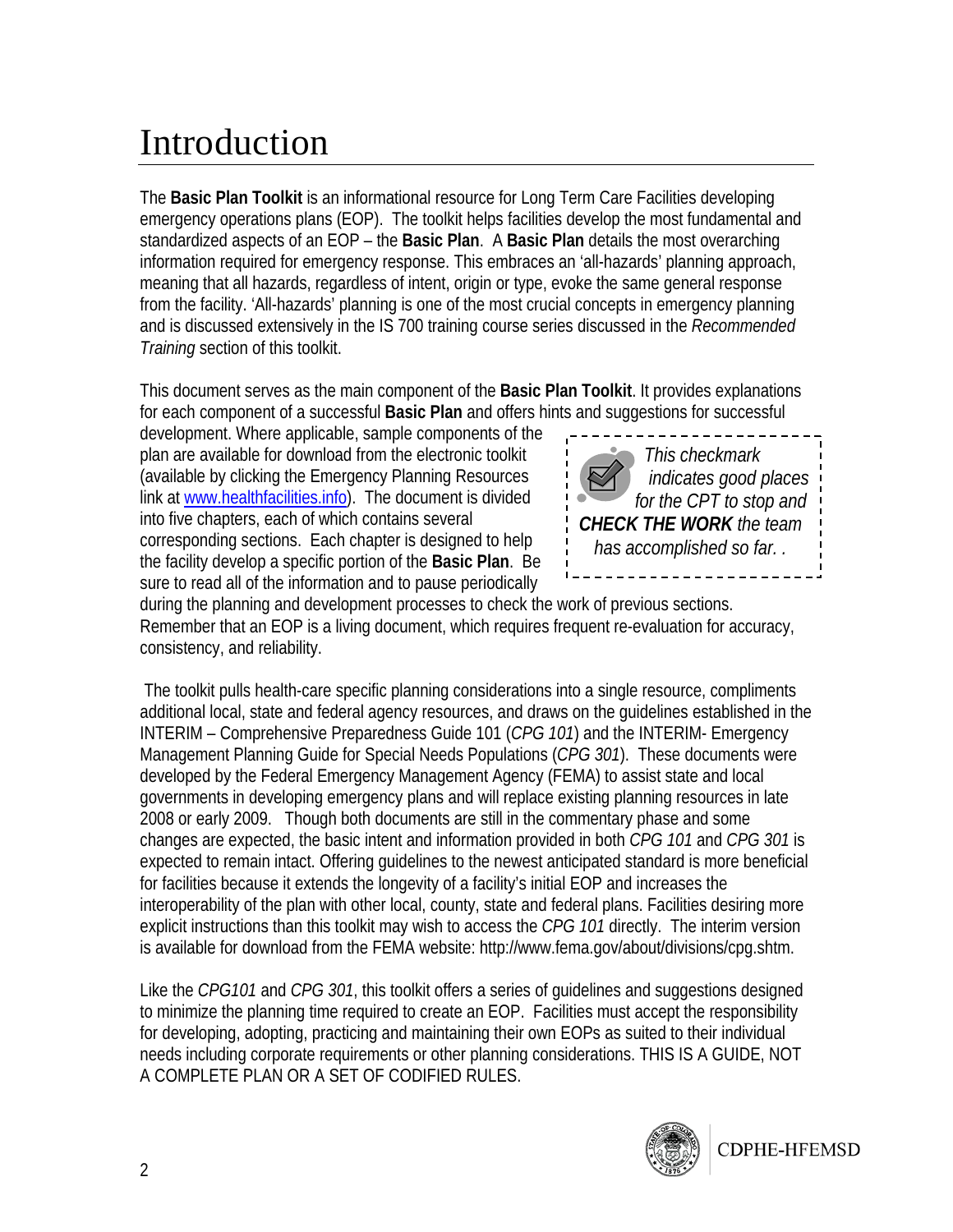# Chapter One: The Planning Process

Planning is the first, and perhaps most important, step in creating an EOP. Planning enables the smooth development of the EOP, reduces the time required

to create a plan, increases the longevity of the plan, and fosters inclusiveness and communication between emergency operations personnel and the facility. In addition, the planning process sets the tone for the development of a facility's emergency preparedness overall. Good planning helps keep the process simple and concise, approach readiness from an 'all hazards' view,

*The value of planning rests in its proven ability to influence events before they occur and in its indispensable contribution to unity of effort.*

and guide the activities a facility engages in to prepare for disasters. Most of all, planning is continuous. Good planners constantly re-evaluate progress accomplished against the intended goals and look for improvement opportunities.

The *CPG 101* devotes the entire second chapter to the planning process. It emphasizes that a successful planning process should "not only tell those within the planning community what to do (the task) and why to do it (the purpose).[sic] They also inform those outside the jurisdiction about how to cooperate and provide support and what to expect" (p 2-5). Successful and effective planning processes are those which constantly evaluate themselves for progress, understanding, and consistency. A good planning process includes emphasis on the education and training of the facility and the development team, and can remain focused on the objective while embracing flexibility in the process. The planning process is a logical progression through the development tasks.

The *Planning Process* chapter in this toolkit provides assistance for completing the major planning tasks. Each of the sections within the chapter includes an introductory paragraph explaining the purpose or intent of the action, examples of the action (where applicable), development tools, and checklists to help the development team measure progress. Again, facilities seeking more detail on the planning process should access the *CPG101* via the web link provided in the introduction.

The goals for this chapter are to:

- 1. Identify a collaborative planning team (CPT).
- 2. Read through the instructions for completing the toolkit and be sure the entire CPT understands them.
- 3. Make the **Hazard Analysis Toolkit** available to the CPT.
- 4. Begin the training process by having critical facility staff complete the appropriate training courses, either online at the FEMA Emergency Management Institute website or in traditional classroom settings.

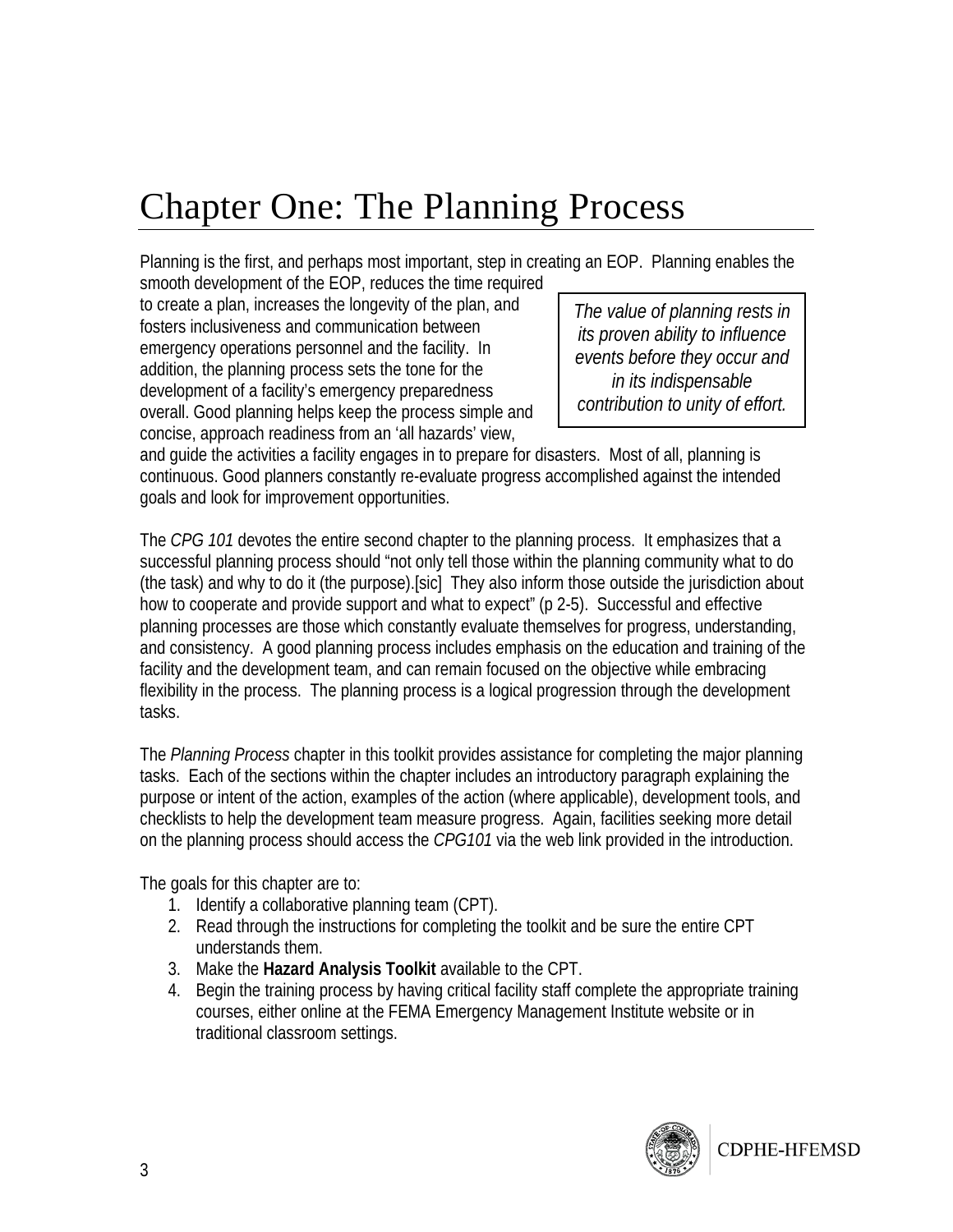### **DEVELOPING A COLLABORATIVE PLANNING TEAM**

The collaborative planning team (CPT) is crucial to an effective plan development process. The CPT makes the major decisions regarding what to include in the plan, what threats the facility faces, and what partnerships to form in the community. A good planning team is diverse in membership and includes representatives from the facility, the corporate structure, similar health care facilities in the area, family members, volunteer coordinators, local first responders, and county or city emergency planners. Depending on the needs of the facility, other liaisons or resources may be helpful as well. Assign each member of the CPT a specific role, and indicate whether they function as a primary member of the team, or as an advisory liaison.

Consider inviting the following organizations to join the CPT:

- Local and county emergency management
- Law enforcement
- Fire services
- Emergency medical services
- Hospitals
- Other health care facilities
- Public works (including utilities and roads and bridges)
- Social services
- The Red Cross, Salvation Army or other volunteer organizations and non-governmental organizations
- Community members
- School districts
- Faith-based organizations
- Mutual aid partners

Identify the Collaborative Planning Team for the facility using the table below. Expand or contract the table's contents (including the size of the planning team) as required by the facility.

| Name | Organization | <b>Team Role</b> | Email | Phone |
|------|--------------|------------------|-------|-------|
|      |              | Chair            |       |       |
|      |              | Deputy Chair     |       |       |
|      |              |                  |       |       |
|      |              |                  |       |       |
|      |              |                  |       |       |
|      |              |                  |       |       |
|      |              |                  |       |       |
|      |              |                  |       |       |
|      |              |                  |       |       |

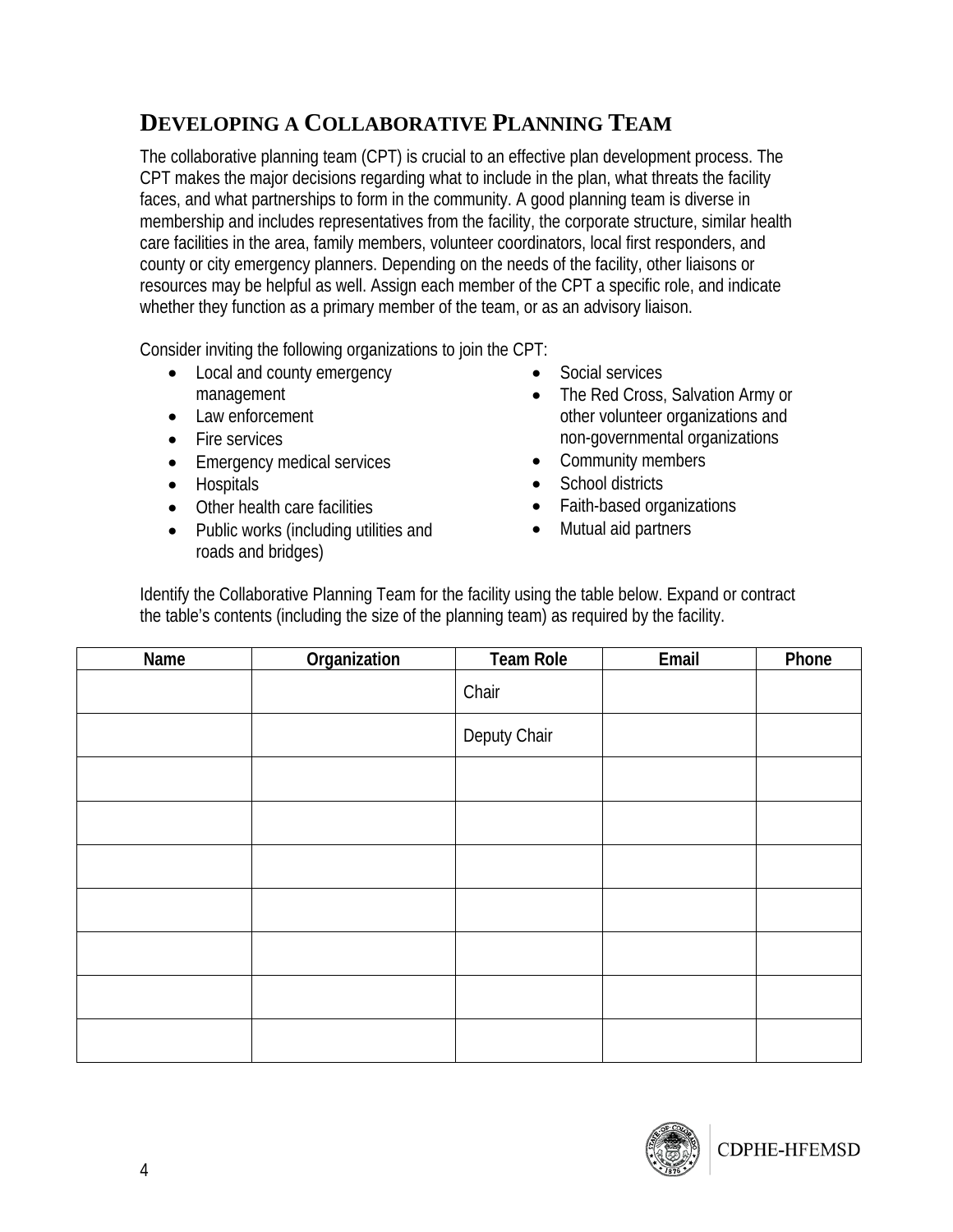### **INSTRUCTIONS TO COMPLETE THE TOOLKIT**

The instructions for completing the toolkit are relatively brief and simple. Remember that further detail is provided for each step in the planning and development processes, and that further clarification is available by section.

- 1. Assemble the collaborative planning team and distribute the **Basic Plan Development Toolkit** to each member.
- 2. Collect the following information:
	- o The facility's **Hazard Analysis Toolkit** or comparable document
	- o The existing emergency procedures for the facility
	- o A copy of the facility's floor plan
	- o Any other materials deemed relevant by the CPT
- 3. Read the entire toolkit and use the information collected here to help the collaborative planning team develop a **Base Plan**.
- 4. Work each section in the toolkit in order. Each section of the plan draws on previous sections for clarification and focus.
- 5. Stop to check work often.
	- **The Check Sign indicates a good stopping point for the CPT to review their work**
	- Check for consistency with facility, local, county, state and federal guidelines
	- Read completed sections and re-evaluate them for consistency and completeness
	- **If necessary, rework previous sections of the toolkit**

### **THE HAZARD ANALYSIS TOOLKIT**

The **Hazard Analysis Toolkit** may either be completed prior to beginning the planning process, or as part of it. An accurate **Hazard Analysis** provides focus for the CPT. The entire CPT should be familiar with the **Hazard Analysis Toolkit** and the results identified by the facility prior to beginning any actual plan drafting. Further information on the **Hazard Analysis Toolkit** is available under the Emergency Planning Resources link on the www.healthfacilities.info website. If a facility chooses not to complete the **Hazard Analysis Toolkit**, it must provide the CPT with an alternate, accurate **Hazard Analysis**.

#### **Before moving on to the next section, examine the best practices listed below**.

Make sure each component is addressed and completed. The CPT may also justify why the capability does not apply for this facility. List any additional best practices here. If the CPT feels the capability may be addressed later in the development process, mark it for follow-up and proceed.

- **Provide the CPT with a copy of the Hazard Analysis Toolkit.**
- If the facility chooses not to use the **Hazard Analysis Toolkit**, provide the CPT with an alternate, accurate **Hazard Analysis**.
- If the facility does not have an accurate **Hazard Analysis**, the CPT should complete the **Hazard Analysis Toolkit** before moving further into the planning and development process.



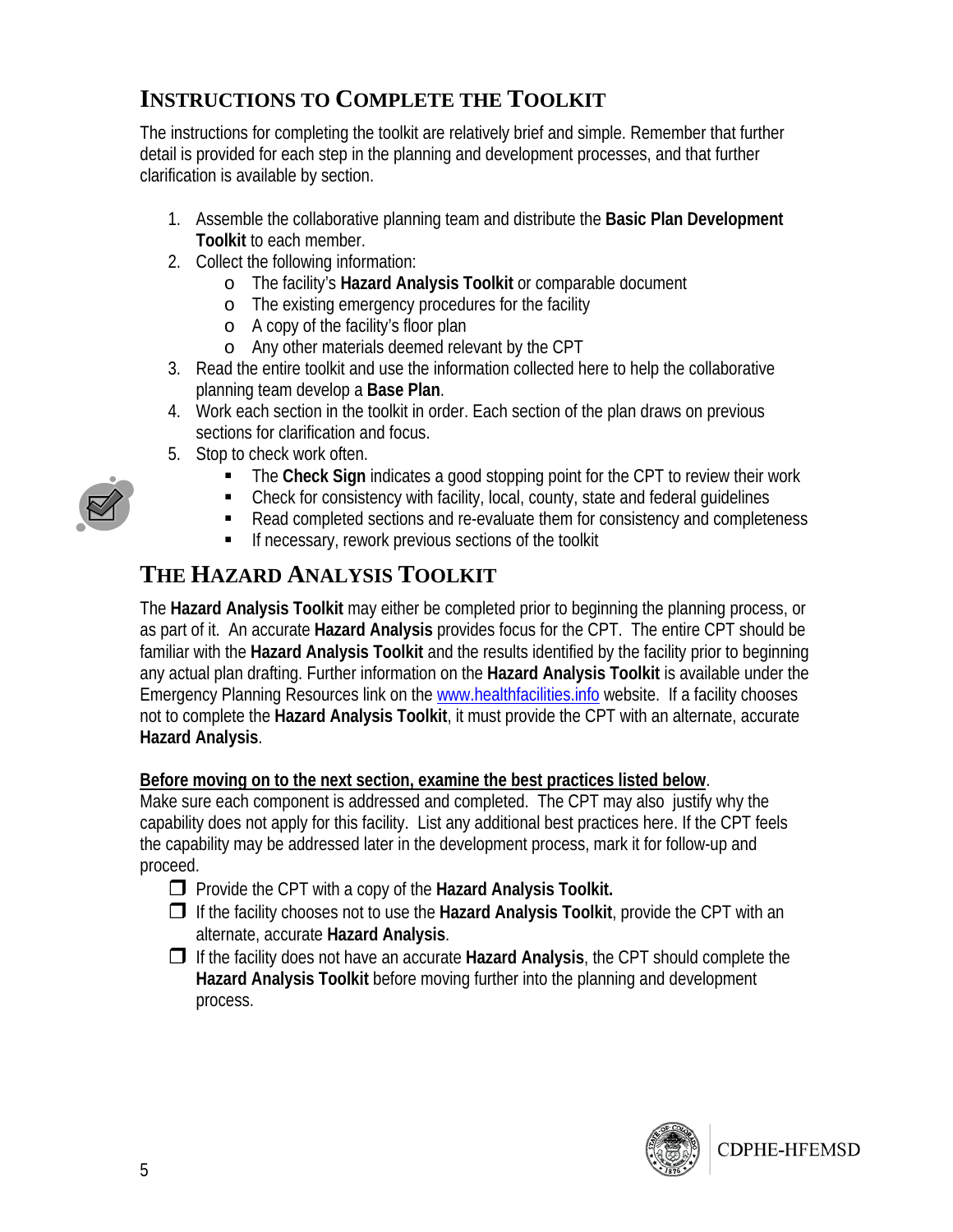# **RECOMMENDED TRAINING**

The *CPG 101* recommends the following training courses for the CPT and for other personnel that are responsible for enacting the plan during a disaster. These courses are available as independent-study, computer-based modules from FEMA's Emergency Management Institute (located online at http://training.fema.gov/IS/) free of charge. Some of these classes are also available in traditional classroom settings from the Colorado Department of Emergency Management (CDEM), or from local and county emergency management departments. The CDEM website, located at http://www.dola.state.co.us/dem/index.html, offers links and registration for these training opportunities. In addition to the courses identified in the *CPG 101*, there are several health-care specific versions of the courses listed below. Those courses are noted with an asterisk (\*) and often will replace the corresponding basic course. These courses are recommended for all key facility personnel and the CPT.

| Course<br>Number | Course Name                                                                                                      |          |
|------------------|------------------------------------------------------------------------------------------------------------------|----------|
| IS <sub>1</sub>  | Emergency Manager – An Orientation to the Position                                                               | 10 hours |
| IS 100.a         | Introduction to the Incident Command System I-100                                                                | 3 Hours  |
| IS 100.HC*       | Introduction to the Incident Command System for Healthcare/Hospitals*                                            | 2.5      |
| IS 197.SP*       | Special Needs Planning Considerations for Service and Support<br>Providers*                                      | 4.5      |
| IS 200.a         | ICS for Single Resources and Initial Action Incidents                                                            | 3        |
| IS 200.HC*       | Applying ICS to Healthcare Organizations                                                                         | 3        |
| <b>IS 208</b>    | <b>State Disaster Management</b>                                                                                 |          |
| <b>IS 230</b>    | Principles of Emergency Management (This course will be revised to<br>reflect CPG 101 as the basis for training) |          |
| <b>IS 235</b>    | <b>Emergency Planning</b>                                                                                        |          |
| <b>IS 292</b>    | <b>Disaster Basics</b>                                                                                           |          |
| IS 700*          | National Incident Management System (NIMS), An Introduction*                                                     | 3        |
| <b>IS 701</b>    | <b>Multiagency Coordination Systems</b>                                                                          |          |
| <b>IS 702</b>    | <b>NIMS Public Information Systems</b>                                                                           |          |
| IS 703           | <b>NIMS Resource Management</b>                                                                                  |          |
| IS 706           | NIMS Intrastate Mutual Aid- An Introduction                                                                      |          |
| <b>IS 800b</b>   | The National Response Framework: An Introduction                                                                 |          |

Training requires an investment of time, talent, finances and effort on the part of the facility. It may not be possible for every member of the facility to take all of the recommended training courses; however it **is** recommended that courses be assigned to individuals who may potentially fill the role a given course teaches. For example, the three individuals most likely to function as the public information officer (PIO) should take the PIO course, while the three people most logistics-oriented should take the resource management course instead. IS100.a, IS100.HC and IS 700 will help facilities identify which roles are most relevant to include in the EOP, and thus help prioritize the assignment of training courses. This section may require follow-up after completion of the *Concept of Operations: Organization and Assignment of Responsibilities* (Chapter 3, Section IV.I) in this toolkit.

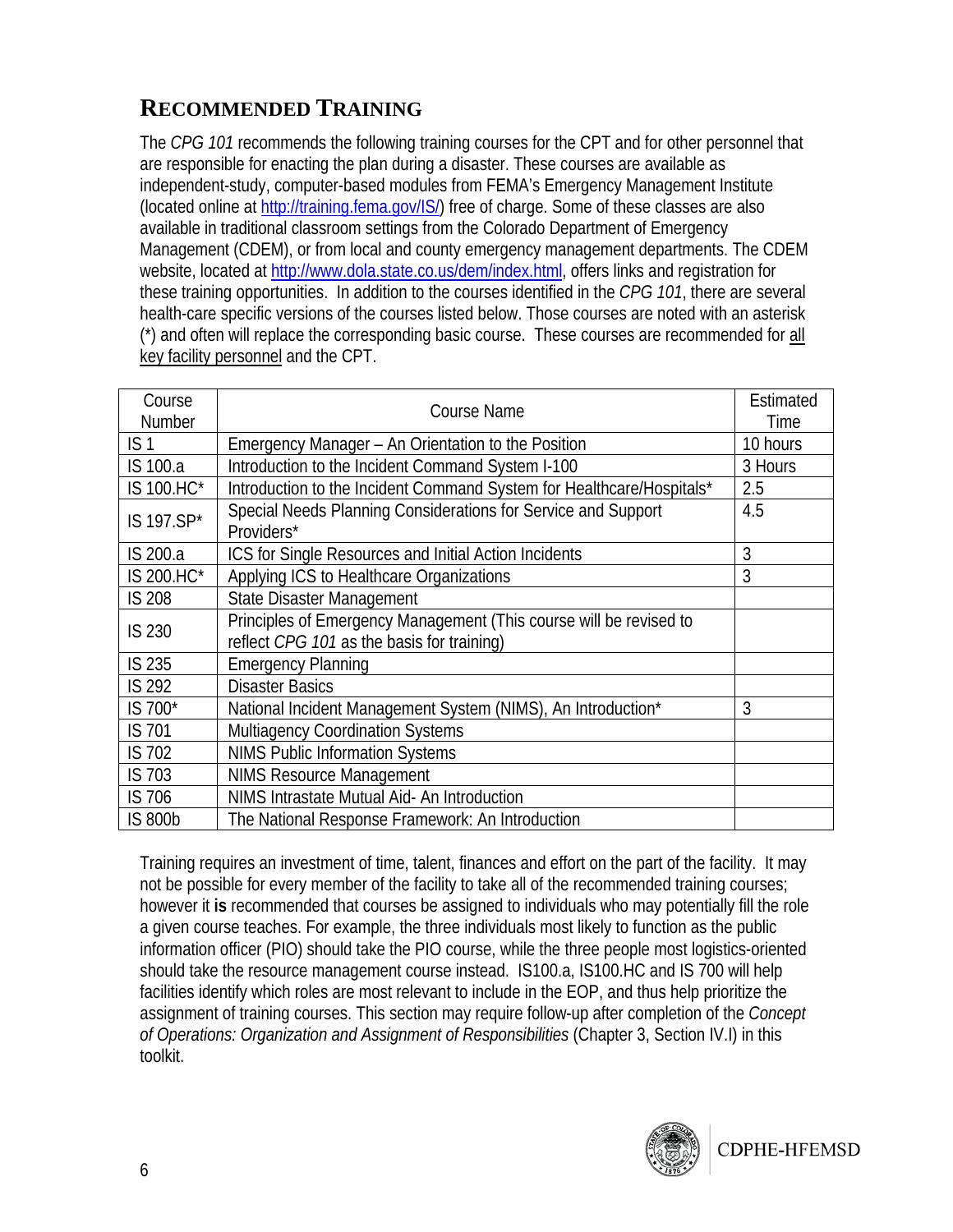# **RECOMMENDED TRAINING (CONTINUED)**

- $\Box$  The critical/administrative staff have taken, or are scheduled to take, the four critical classes, marked by an asterisk in the recommended training list.
- $\Box$  Identify intended role(s) for administrative staff during an emergency.
- $\Box$  Based on these assignments, prioritize and assign staff to complete the appropriate classes listed in the recommended training list.
- $\Box$  Track the progress of the staff's training for documentation and accountability purposes. The table below is an example tracking sheet, but facilities may wish to develop their own.

| <b>Employee Name:</b> | <u> 2001 - Martin Carlottin (ö. 2001 - </u><br><b>Course:</b> | <b>Date Completed:</b> |
|-----------------------|---------------------------------------------------------------|------------------------|
|                       |                                                               |                        |
|                       |                                                               |                        |
|                       |                                                               |                        |
|                       |                                                               |                        |
|                       |                                                               |                        |
|                       |                                                               |                        |
|                       |                                                               |                        |
|                       |                                                               |                        |
|                       |                                                               |                        |
|                       |                                                               |                        |
|                       |                                                               |                        |
|                       |                                                               |                        |

#### **EMPLOYEE TRAINING TRACKING LOG:**



#### CHAPTER COMPLETE!

Remember that the **Check Sign** indicates a milestone in the plan development is reached. Use this opportunity to review chapter one and examine any questions, comments, or sections requiring follow up. Stop to check progress every time this button appears!

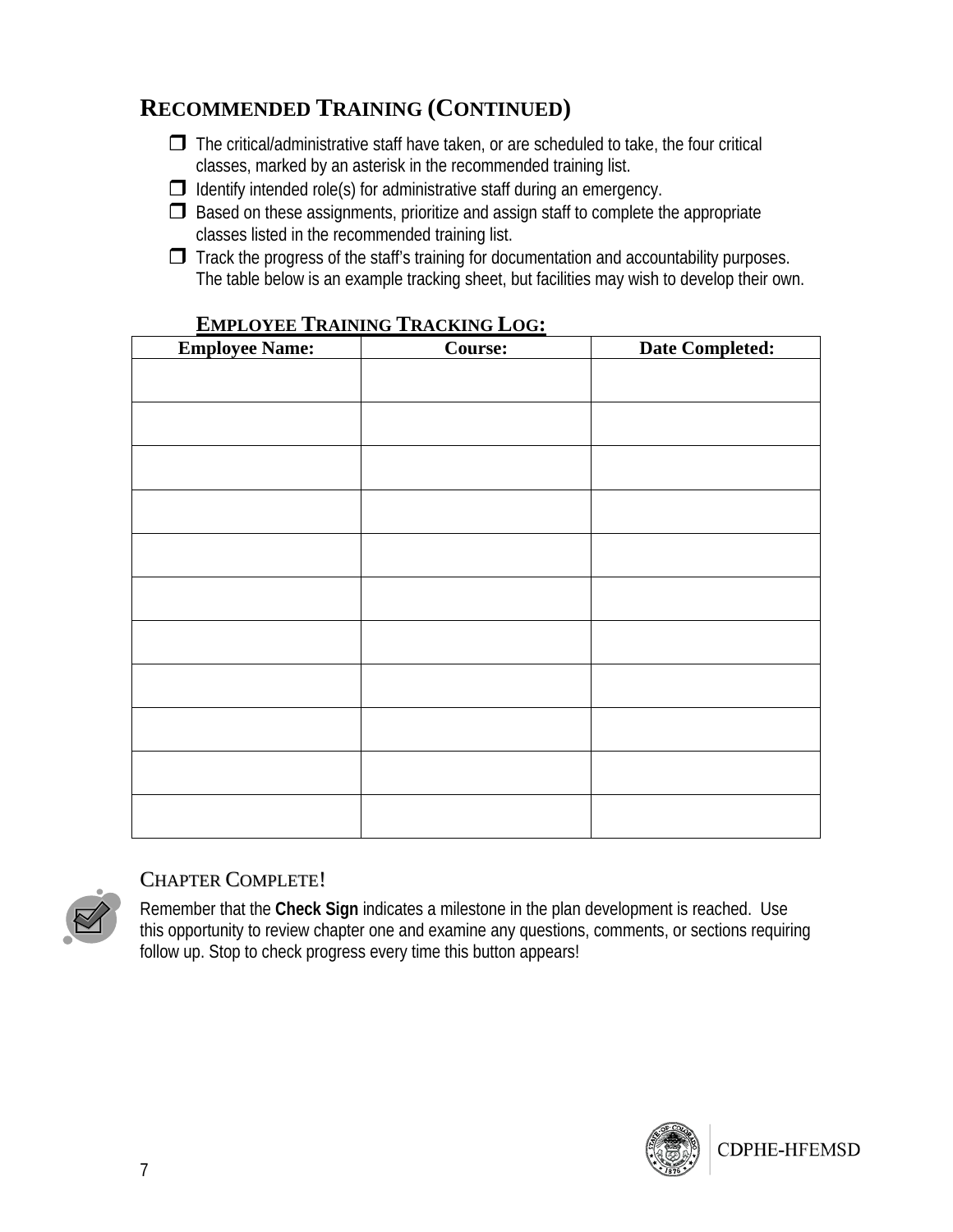# Chapter Two: Constructing the Basic Plan

## **BASIC PLAN REQUIRED CONTENT**

According to the *CPG 101*, a **Basic Plan** has several required components. This chapter will help the CPT develop the required content by explaining, in order, what each component must be, what it should contain, and offering tips on how to construct each piece. Several samples are available

online at www.healthfacilities.info, under the Emergency Planning Resources link. Required content with samples are clearly indicated. Because chapter two is so large, the chapter is divided into sections, indicated by roman numerals. These sections correspond to the major divisions of the **Basic Plan**. Work the sections in order, but pause often to recheck previously completed sections. This will help ensure consistency, clarity and cohesiveness of the document.

*Emergency Operations Plans are living documents that are constantly undergoing evaluation and re-adaptation to meet the needs of a facility.*

The goals for this chapter are to:

- 1. Explain the contents of a **Basic Plan.**
- 2. Develop the content for a **Basic Plan** in a step-by-step process.
- 3. Provide examples or ideas for each section of content.

#### **Recommended Formatting Notes:**

- The material should appear in the final document in the order indicated below.
- Print and store the plan in hard copy, using 3-ring binders, for portability.
- The plan should also be stored in both electronic and hardcopy formats in a safe, off-site location that is known to the facility's entire leadership team. CDs, portable hard drives, or flash "thumb" drives are all acceptable forms of electronic storage.
- Disseminate the plan to the top three facility staff members most likely to encounter a disaster,
- Store the plan (or portions of it) at each nursing station.

# **I. INTRODUCTORY MATERIAL**

The first few pages of a plan are devoted to the materials which establish authority and legality, discuss intended audiences and readers, and otherwise facilitate the administrative aspects of the plan. It aims for accountability of the document's contents and establishes the organizational methodology used in plan drafting.

#### **Recommended Formatting Notes**:

- Select a font-type and a font-size that is easy to read.
- Begin each component of this section on a new page.
- Put page numbers in the footnotes, and use roman numerals.
- Keep materials in the order shown here.



.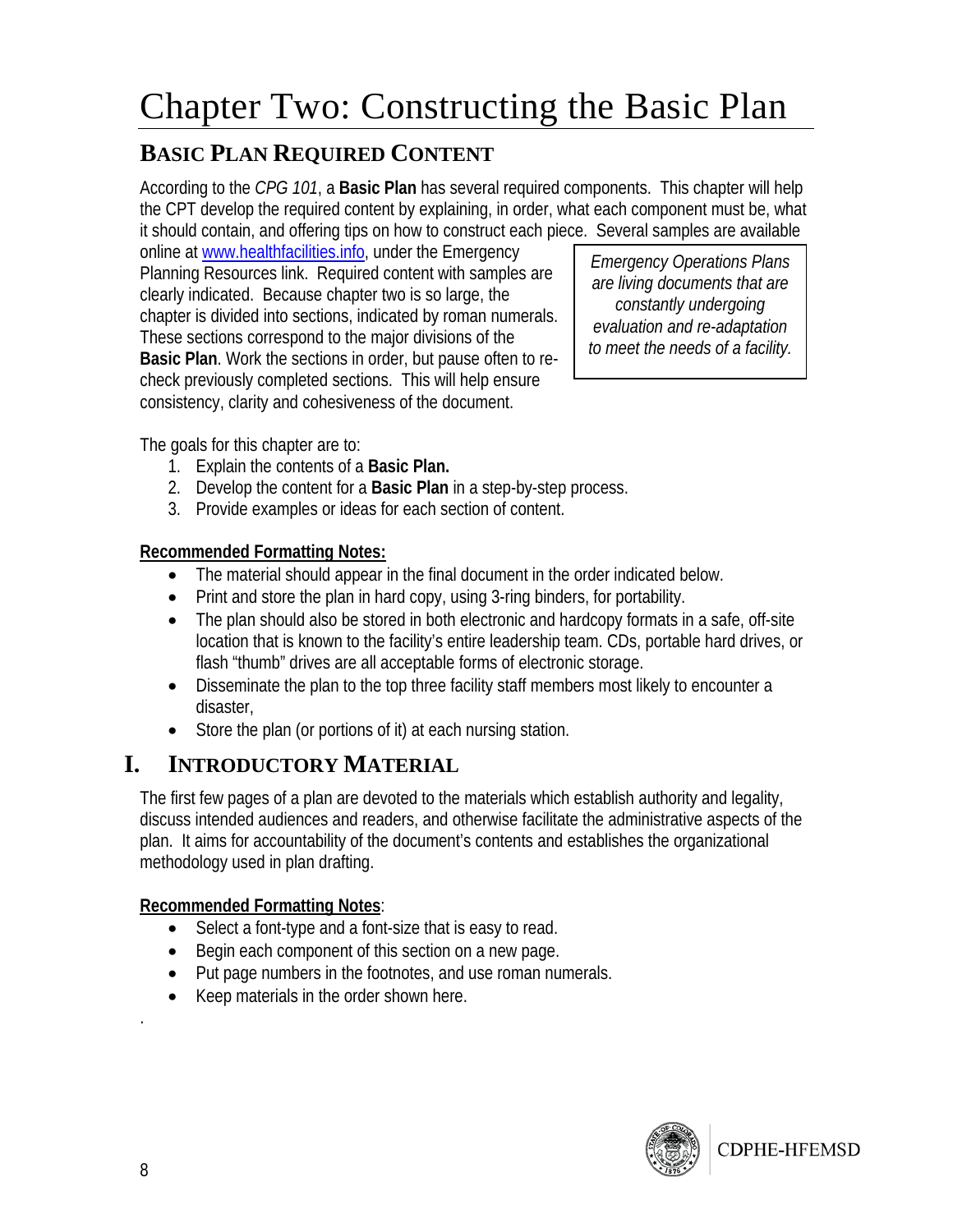#### **A. Cover Page (sample available).**

A cover page is the first page of any professional document, and indicates to a reader that all of the content following is related in some way. This page should clearly denote the title and version of the document, the date the document was adopted, and the geographic jurisdiction for the facility. Minor changes to the plan are addressed on the *Record of Changes* (Chapter 2, Section I.D). Any time the document is significantly altered and approved, a new cover sheet reflecting the current date and version/release number should be created.

- $\Box$  Title the document appropriately.
- $\Box$  Include the version number of the plan on the cover page.
- $\Box$  Include all required official seals and logos.
- $\Box$  Include the name of the facility and the jurisdiction or state hazard region the facility is located in. Use the **Hazard Analysis Toolkit** to locate this information.
- $\Box$  Update the release number each time a minor change is made to the document.
- $\Box$  Update the version number each time the entire plan is reissued.

#### **B. Promulgation Document/ Letter of Agreement (sample available)**

This page gives the plan legitimacy. It announces the facility's intent to use the plan during disaster responses, and provides the authority for the facility to do so. It may include specific provisions or policies required by a facility's corporate structure. Develop this section in partnership with policymakers or other administrators for the facility who agree to the legal power bestowed by the document on the facility and identified personnel in the event of an emergency. This section is closely related to the *Signature Page* (Chapter 2, Section I.C), and the two pages may be combined into a single tool. There is more information regarding contents and authorities in the *Authorities and References* section. (Chapter 2, Section VI).

- $\Box$  Partner with the policymakers or administrators for the facility (if they are not members of the CPT) to draft the promulgation document.
- $\Box$  Include all important legal doctrine identified by the facility and policymakers.
- $\Box$  Determine who is ultimately responsible for the facility and the well-being of patients and the staff in the event of a disaster, and designate at least two deputies (or one per scheduled shift).
- $\Box$  Have the facility's administrator and/or CEO sign the document.
- Ensure this page is consistent with the *Authorities and References* section.

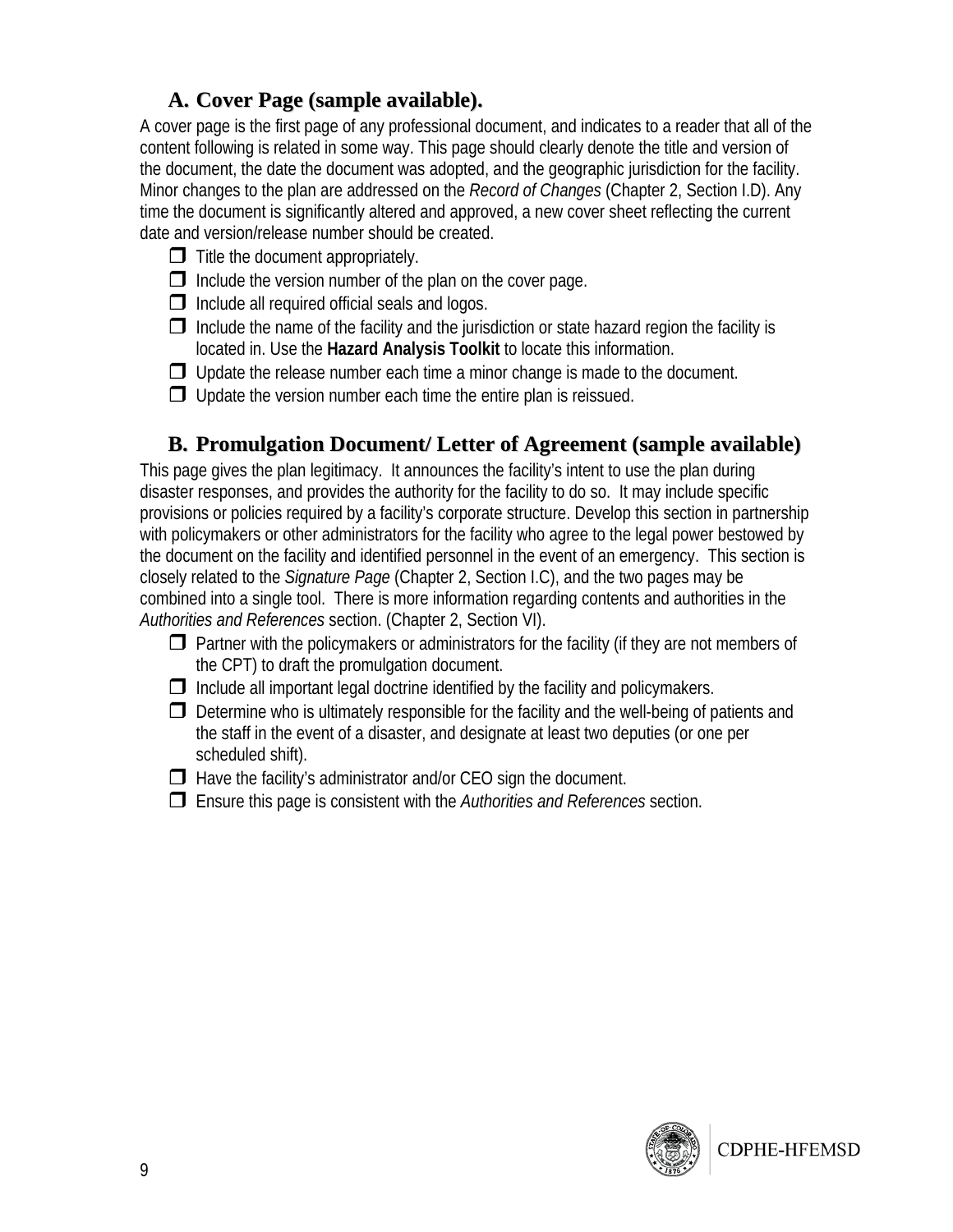#### **C. Signature Page (sample available)**

This page holds the signatures and dates of all members of the CPT, as well as any legal or administrative authorities who must approve the EOP, at the adoption and implementation of the EOP. By signing the document, the CPT takes ownership for the plan's content and the planning process which developed the plan. It serves as a mechanism for accountability and authority. This page works in conjunction with the *Record of Changes* (Chapter 2, Section I.D) page and also with the *Record of Distribution* (Chapter 2, Section I.E). It may also be combined with the *Promulgation Document* (Chapter 2, Section I.B).

 $\Box$  Ensure the document is signed by all parties critical to the plan, which may include:

- o The CEO
- o Facility administrator
- o Director of nursing
- o Staff coordinator
- o Facilities manager
- o The local emergency manager
- o The local health director
- o The entire CPT
- $\Box$  Date the page.

 $\Box$  Include printed names and titles under signatures for easy reference.

- $\Box$  Ensure this page is updated when the plan is updated.
- $\Box$  Revisit this page after the plan development is complete.

#### **D. Record of Changes (sample available)**

EOPs are living documents and because of this, changes occur frequently. Sometimes these changes are major, such as those enacted after a disaster or exercise. Those changes are generally significant and result in the facility re-issuing the plan in its entirety. More often, the facility will make minor changes in the plan to address small changes to policy, procedure, titles, etc. In this event, the facility does not need to issue an entirely new document, but it is important to document those changes occurred, and those changes should be issued to everyone on the *Record of Distribution* list (Chapter 2, Section I.E). To track these minor changes, the facility may make a notation in the footnote or margin of the page affected and update the cover page to reflect the correct release number. Surveyors will examine facility EOPs to be sure the plans are periodically reviewed for content, in addition to the reviews after disasters and exercises. See *Plan Maintenance and Development* (Chapter 2, Section IV) for more information.

- $\Box$  Develop a method to keep track of the changes to the plan.
- Make sure the documentation works in conjunction with the *Signature Page* and the *Record of Distribution.*
- Update the release portion of the version/release number on the *Cover Page* when minor changes are made.
- $\Box$  When major changes are enacted, reissue the entire document, including the new version number on the *Cover Page*.
- $\Box$  Make sure to include the date and author of the change in the footnote on the appropriate page for smaller updates.

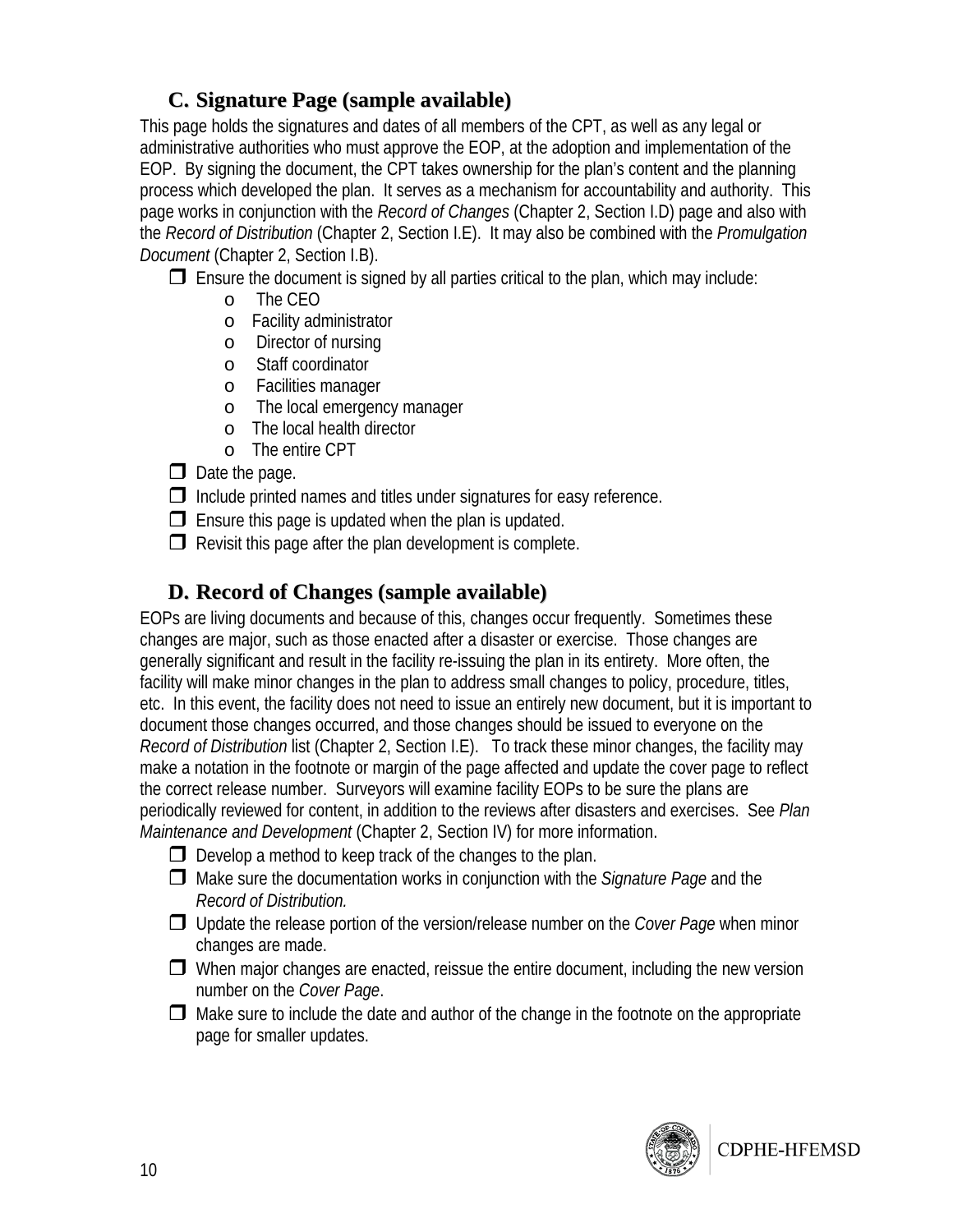#### **E. Record of Distribution (sample available)**

This page tracks who the EOP was distributed to and includes any corporate entities, key staff members, the local emergency planner or manager, and any other agencies considered relevant by the facility. The page should include the names and titles of individuals receiving the plan, the date of distribution, and the version number of the plan. If significant changes or updates are made to the plan, the entire plan should be re-distributed. If significant changes or updates are made to a specific annex or appendix, then it may be more appropriate to redistribute just those sections. Be sure to track that information here. This page should work in conjunction with the *Signature Page* (Chapter 2, Section I.C) and the *Record of Changes* (Chapter 2, Section I.D).

- $\Box$  Date the page.
- $\Box$  Note the names, titles and departments of all individuals receiving the plan.
- $\Box$  Indicate the version number distributed.
- $\Box$  If applicable, indicate the section numbers being redistributed.
- $\Box$  Leave space for multiple updates.
- $\Box$  Document each time  $\Delta$  portion of the plan is redistributed.

#### **F. Table of Contents (sample available)**

The purpose of a table of contents (TOC) is to provide quick and easy reference to the various key sections of the plan. The most common form of TOC is a list, often in outline form, that appears at the beginning of the document and notes the page number for all major sections, divisions, and subsections of a document. TOCs can also be less formal, using tabbed dividers in a binder to create the physical denotation of sections, instead of relying just on page numbers. Hybrid versions are also very convenient, with an outline list included at the beginning (but usually without the page numbers) and physical dividers with the title of the section dividing the document. The sample provided in the **Basic Plan Toolkit** is a traditional outline format without page numbers, and therefore is suitable both for use in a traditional TOC and in a hybrid format.

The CPT should use the most convenient method for the facility. Updating page numbers may be neglected during the update of small sections of the plan. **Using a hybrid method, that provides a general outline (without page numbers) at the beginning, and physical tabbed dividers between each major section of the plan, is recommended.** 

- $\Box$  Create section breaks for all major parts of the EOP, even those not discussed in this toolkit.
- $\Box$  For formal TOCs, list major sections, chapters and subheadings in an outline format.
- $\Box$  List all major divisions or sections of the plan.
- $\Box$  Make sure the plan is organized logically.
- $\Box$  Check for correct pagination (consistent between actual document and the TOC).
- $\Box$  Use dividers for easy access to each section of the EOP.

#### SECTION COMPLETE!



Take a few moments to review the work so far. Examine any questions, comments, or sections requiring follow up. Note that much of this material will change before the development process is done, so be sure to check back often!

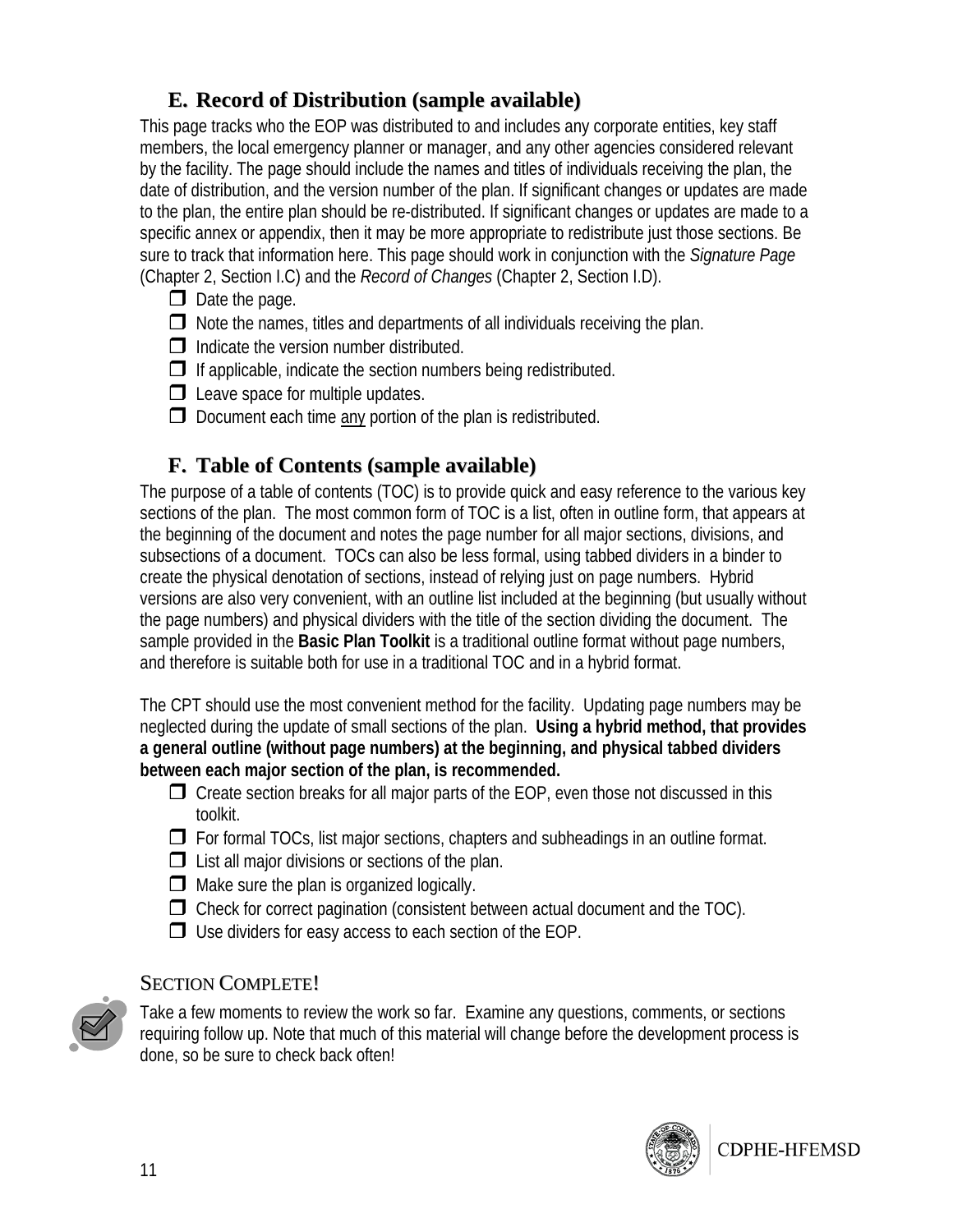# **II. PURPOSE, SCOPE, SITUATION, AND ASSUMPTIONS**

This section establishes the roadmap for the plan by providing direction, control measures, motivation and momentum of actions, and the scalability of the plan itself. The focus here dictates the rest of the plan. The emergency planning team should have a clear idea of the planning philosophy embraced by the facility, and that goal should be clearly articulated here. Samples in this section are not available because the contents are highly specific to each planning process. However, hints, tips, and best practices are provided to guide the CPT through developing these required sections. When reviewing and updating the plan, make sure the purpose, scope, situation, and assumptions still accurately reflect the facility's plans in the annexes and appendices. Clear guidance should be provided in this section to give the rest of the plan continuity and consistency.

#### **Recommended Formatting Notes**:

- The sections may flow together without page breaks.
- Indicate section breaks using different fonts or sizes.
- Strive for a cohesive feel to the section

#### **G. Purpose**

Much like the thesis statement of a paper or article, this section establishes the overarching theme and intent of the document. All other aspects of the plan should flow logically from this statement. This section may be very short (a paragraph or two) or very long (several pages) depending on the decisions of the planning team. Consider this the guiding philosophy of the planning process and the development of the EOP.

- $\Box$  Identify and describe the purpose for developing an EOP.
- $\Box$  Include an explanation of why the facility needs the EOP.
- $\Box$  Outline the major goals of the facility regarding emergency planning. Some sample goals include:
	- Save lives and protect property
	- **IF** Increase resident and staff safety in the event of an emergency
	- Minimize the potential impact of an emergency on the facility
	- **Mitigate the likelihood of man-made emergencies**
	- **Practice emergency response to increase staff awareness and capability**

#### **H. Scope**

This paragraph establishes how much the plan is intended to do. In other words, this section must clarify at what point before or during a disaster the plan goes into effect and how far into or past the event the EOP is intended to function. Include the titles of who is responsible for what function in the plan and a geographic assessment of the responsible area. Maps, facility floor plans, or other graphics may be helpful to include under *Supplemental Information* (Chapter 3) for reference and clarification. When discussing scope, think about the big picture of disaster response.:

- $\Box$  Answer the following questions:
	- o How large is the facility?
	- o How many residents are in the facility?
	- o How many residents require help to move, or are wheelchair bound?
	- o How many residents require constant supervision?



CDPHE-HFEMSD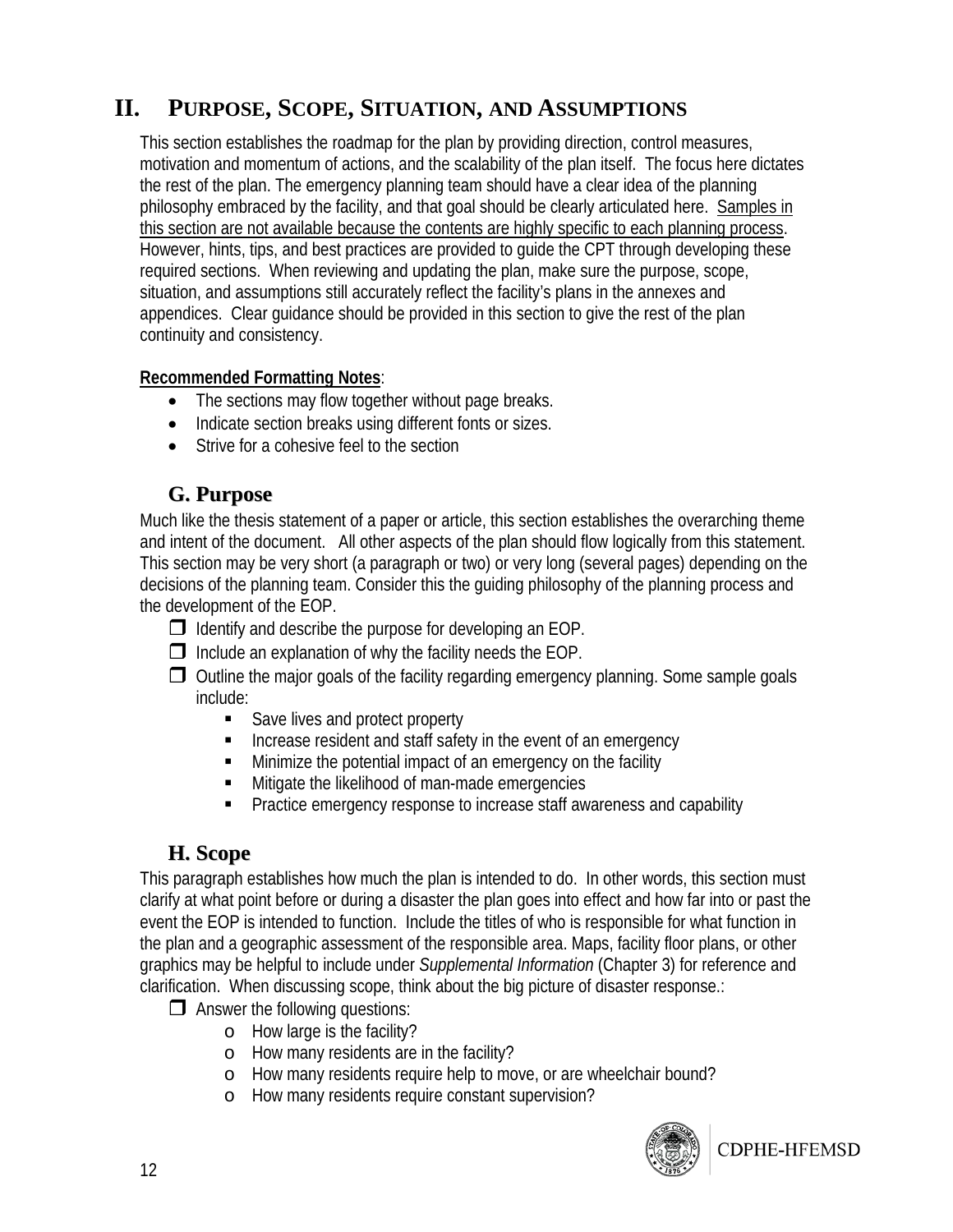- o How many staff members are on each shift?
- o At what point must a facility seek outside assistance?
- $\Box$  Describe at what times or under what conditions this plan would be activated.
- $\Box$  Describe who has the authority to activate the plan.
- $\Box$  Describe how the plan will address special needs within the facility.
- $\Box$  Describe how the plan will address animals in the facility (both pets and assistance animals).

#### **I. Situation and Assumptions**

Often, this section is broken down into three sub-sections: the situational overview, the assumptions used by the CPT during the planning process, and the **Hazard Analysis**. Together, the three sub-sections create a clear picture for a reader about how and why the **Basic Plan** will go into effect. Further clarification for each of these sub-sections is provided below.

#### *1. Situation Overview*

This sub-section provides the circumstances that merit the activation of the EOP and summarizes the most serious hazards faced by the facility. It includes a discussion on how the facility's particular vulnerabilities impact the larger local or county community. The level of detail in this section is subject to the judgment of the CPT. Relevant maps, including local area maps and facility floor plans, may be included as supporting documents under *Supplemental Information* (Chapter 3).

A *Situation Overview* should address all of the following:

- $\Box$  Describe the four phases of emergency management (Mitigation/Prevention, Preparedness, Response and Recovery) as they specifically apply to the facility.
	- o What does the facility do to reduce the risk of danger?
	- o How does a facility prepare for emergencies? Include any supply stockpiles, trainings, or community awareness programs
	- o How does the facility predict it will respond to most disasters?
	- o How does a facility return to normal following a disaster
- $\Box$  Identify other support agencies that the facility must have direct contact with in the event of an emergency.
- $\Box$  Examine how the facility fits into the wider community. Explore potential avenues of assistance as well as potential hindrances to assistance.

#### *2. Planning Assumptions*

This sub-section identifies what the CPT assumes are facts during the planning process in order to make the EOP executable. Obvious assumptions should be included when required for clarification. When the plan is activated during a real disaster, alterations to the assumptions collected here should be noted and the plan should be revised following the conclusion of the disaster. See *Plan Development and Maintenance* (Chapter 2, Section V) for more information on this process. Sample assumptions may include:

- The facility is vulnerable to tornados, floods, blizzards, wildfires, facility fires, civil unrest, and the spread of epidemic or pandemic diseases and infections.
- Disasters will occur in all sizes and durations and will require the coordinated response of the facility's personnel to protect residents and employees alike.



CDPHE-HFEMSD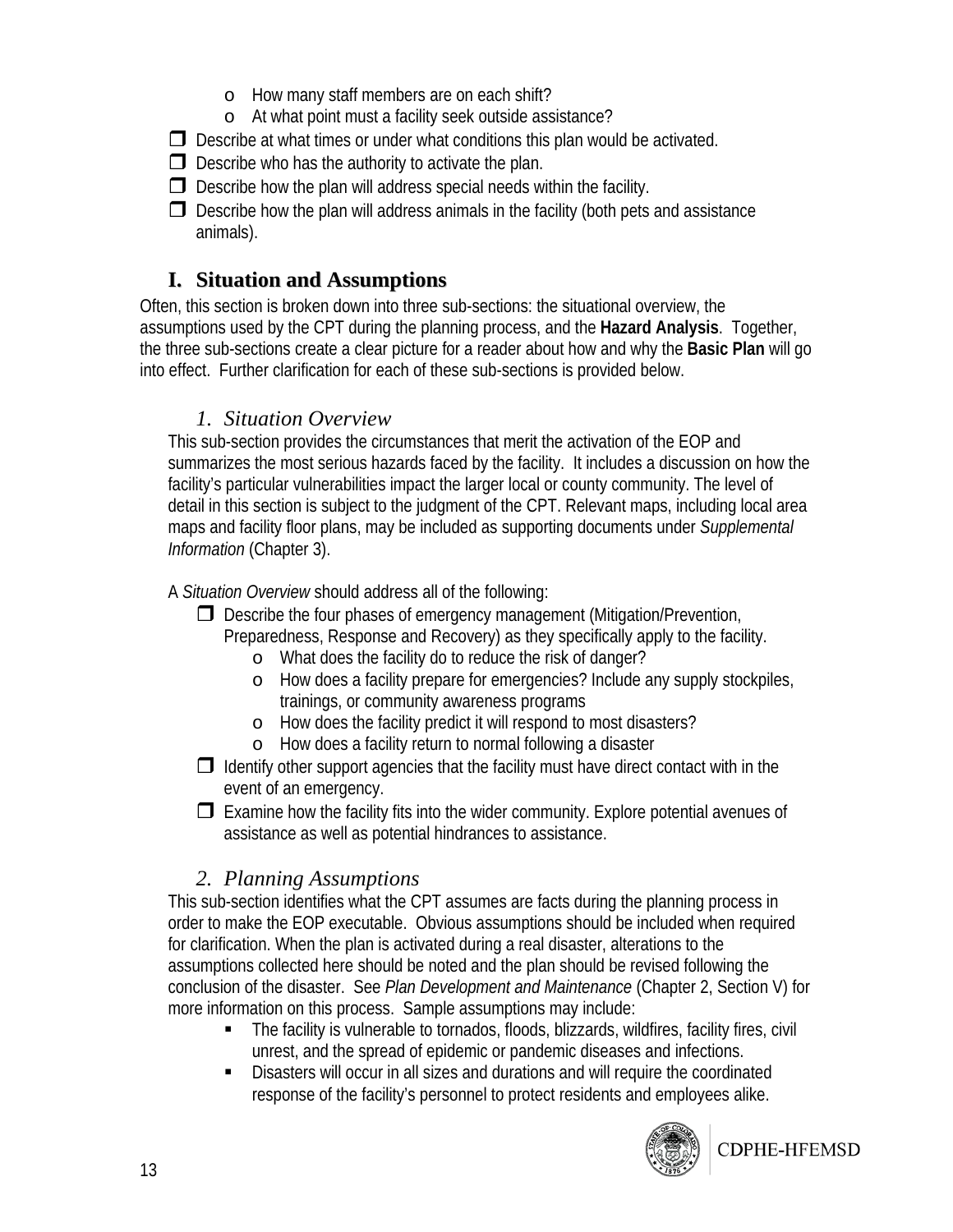- All disasters will merit one of two responses by the facility: that to evacuate or to shelter in place.
- The facility will require outside assistance from emergency medical services, firefighters, law enforcement, and the community to evacuate the facility for long periods of time.
- Sheltering in place is the preferable response to most disasters.

The *Planning Assumptions* should also address all of the following concepts:

- $\Box$  Describe how the disaster or emergency will be coordinated with local emergency responders.
- $\Box$  Describe how legal questions/issues are resolved as a result of preparedness, response, or recovery actions.
- $\Box$  Examine situations the facility assumes to be true and list them.

#### *3. Hazard Analysis*

Include the entire **Hazard Analysis Toolkit** in this section, or the equivalent if the facility opts not to use the **Hazard Analysis Toolkit**. Visit www.healthfacilities.info and click on the Emergency Planning Resources link to view the **Hazard Analysis Toolkit** for more information. At a minimum, this section should include the following components (or their equivalents):

Readiness Rating Worksheet

- o This packet of information, completed yearly, provides an overview of the facility's current emergency planning efforts and identifies areas of improvements.
- o It is helpful identifying goals for the CPT.
- **Hazard Analysis Worksheet** 
	- o This one-page worksheet outlines the major threats faced by Long-Term Care Facilities.
	- o This tool allows the CPT to focus on specific hazards that might not occur in other types of facilities or businesses.
- **T** Threat Analysis Worksheet
	- o This one-page outlines all of the hazards, both natural and man-made, a facility faces.
	- o The worksheet emphasizes geographic-specific hazards
	- o The worksheet uses the natural disaster hazard analysis from the Colorado EOP
- Quarterly Exercise Schedule
	- o A one-page chart detailing the intended exercise plans of the facility for the year.
	- o Helps the CPT outline goals, scope, and plan maintenance and development.

#### SECTION COMPLETE!



Take a few moments to review the work so far. Examine any questions, comments, or sections requiring follow up. Remember that this section dictates the tone and purpose for the rest of the EOP, so reference it frequently. Make sure the entire CPT is ready to proceed.

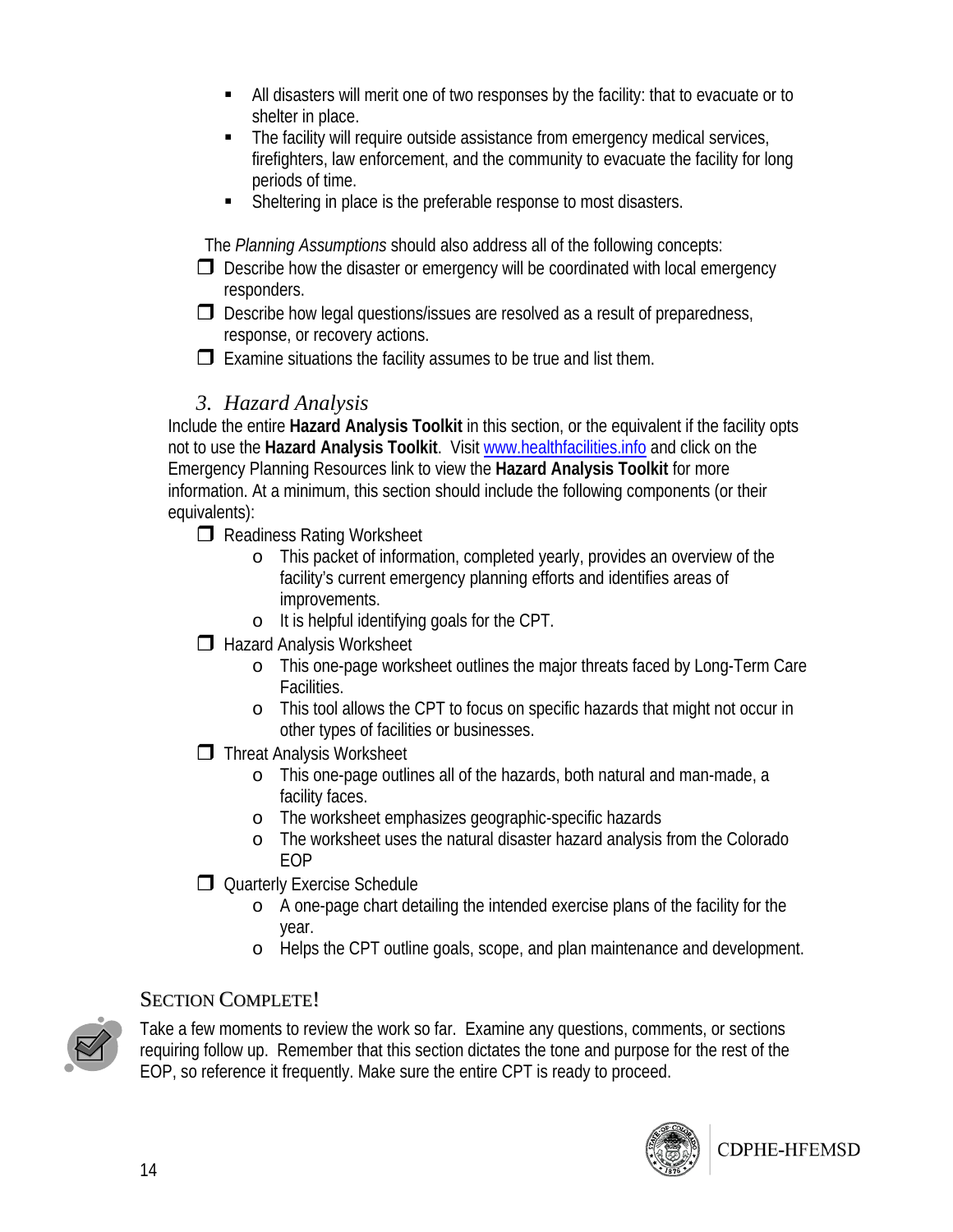# **III. CONCEPT OF OPERATIONS**

A concept of operations (CONOPS) explains, in broad terms, the facility's intended course of action in the event of an emergency. It provides an overall picture of the EOP. General goals and objectives regarding the management of emergencies should be included here. The facility should avoid being too specific or limiting the adaptability of the plan to various types and sizes of disasters. Remember that scalability is a key component to a well-formed plan.

- A complete *CONOPS* section addresses how the facility will:
	- $\Box$  Assess hazards.
		- o Explain how a facility determines the severity of a hazard
	- $\Box$  Select protective actions.
		- o Outline the basic decision-making process for the facility in response to the disaster. These protective actions are further explained in **Functional Annexes** (Chapter 4, Section IX)
	- $\Box$  Conduct public warning.
		- o Establish who the facility must communicate with in the event of a disaster
			- Families of residents
			- **Families of staff**
			- **Local or state health department officials**
			- **Emergency personnel**
		- o Explain how the facility intends to conduct these communications.
	- $\Box$  Implement protective actions.
		- o Put into action the decision selected earlier. This is also further explained in **Functional Annexes** (Chapter 4, Section IX)
	- $\Box$  Implement short term stabilization.
	- o List the immediate actions are required to stabilize residents and the facility  $\Box$  Implement recovery.
		- o Identify the steps for re-integrating into normal operating procedures

The CPT may determine whether to include specific answers to these capabilities here under section headings, or indicate that further information is required in the form of **Functional Annexes**. Either way, by the end of the CONOPS section all of these areas must be addressed or refer to other aspects of the EOP for clarification. As with the previous section, this part of the EOP varies greatly in length depending on the philosophy of the CPT. Some facilities may find checklists particularly helpful, while others may prefer diagrams. Training and organization of the staff is essential to this portion of EOP.

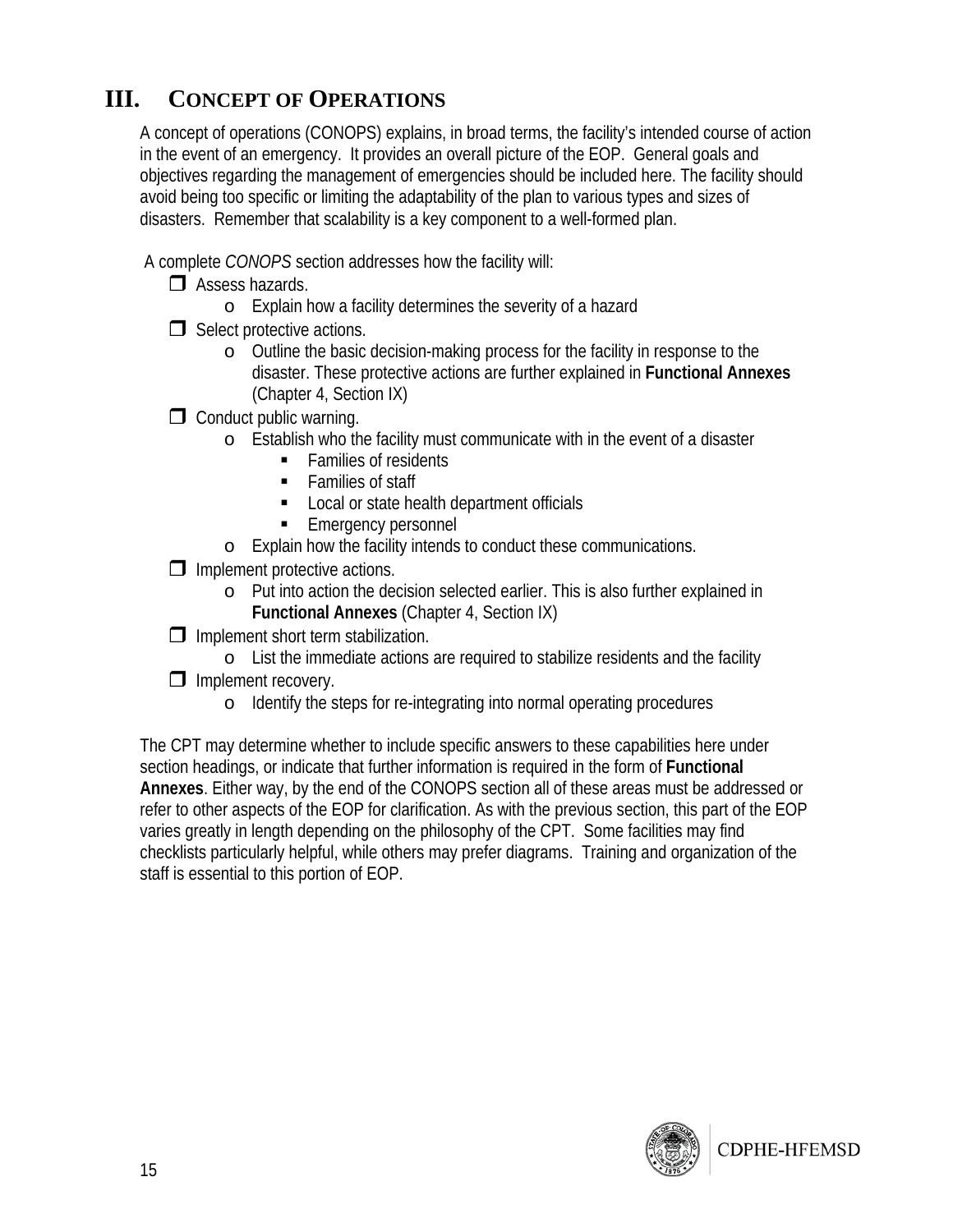#### **J. Organization and Assignment of Responsibilities**

This section establishes the emergency organization relied on by all participants during an emergency scenario. Organization charts and incident command system diagrams are particularly effective when included here. While general responsibilities may be assigned by position to facility staff, the CPT should maintain the scalability of the plan. At a minimum, this section should designate who assumes the primary command of a facility during a disaster and oversees the disaster response. Remember to designate responsibility by title, not name. Here is a sample assignment of responsibility:

- **Incident Commander: Facility Administrator**
- Public Information Officer: Staff Development Coordinator
- Safety Officer: Maintenance Director
- **Operations Chief: Director of Nursing**
- **EXECUTE:** Logistical and Finance Chief: Budget Officer
- Planning Chief: Housekeeping

The Incident Command System forms (particularly form IS-207) can help the CPT ensure appropriate responsibilities are delegated. Official Incident Command Systems forms are available for download on the internet from a variety of locations, including the Emergency Planning Resources section of www.healthfacilities.info. Facilities are encouraged to adapt incident command forms to suit their particular needs. If this section is difficult for the CPT, stop and revisit the content of the IS 100.HC course online at http://training.fema.gov/IS/.

 $\Box$  Identify the roles of the various departments within the facility during an emergency.

 $\Box$  If necessary, outline the roles of departments or department heads using the Incident Command System Form 203 or 207 (available online) or a simplified diagram based on the forms.

- At a minimum, designate **at least two alternates** for each position.
- $\Box$  Designate responsibilities by title, not by name.
- $\Box$  Designate a primary and an alternate command center INSIDE the facility from which to stage disaster response actions requiring sheltering-in-place.
- $\Box$  Designate a primary and an alternate command center OUTSIDE the facility, from which to stage disaster response actions requiring evacuation.

 $\Box$  Identify which external organizations have a critical role in responding to disasters in the facility.

- $\Box$  Consider how volunteers will be utilized and how to assign those roles.
- $\Box$  List any existing mutual aid agreements (MAAs), memorandums of understanding (MOUs) or memorandums of agreement (MOAs) that are currently in place.
- $\Box$  Identify gaps in resources and begin forming additional aid agreements.

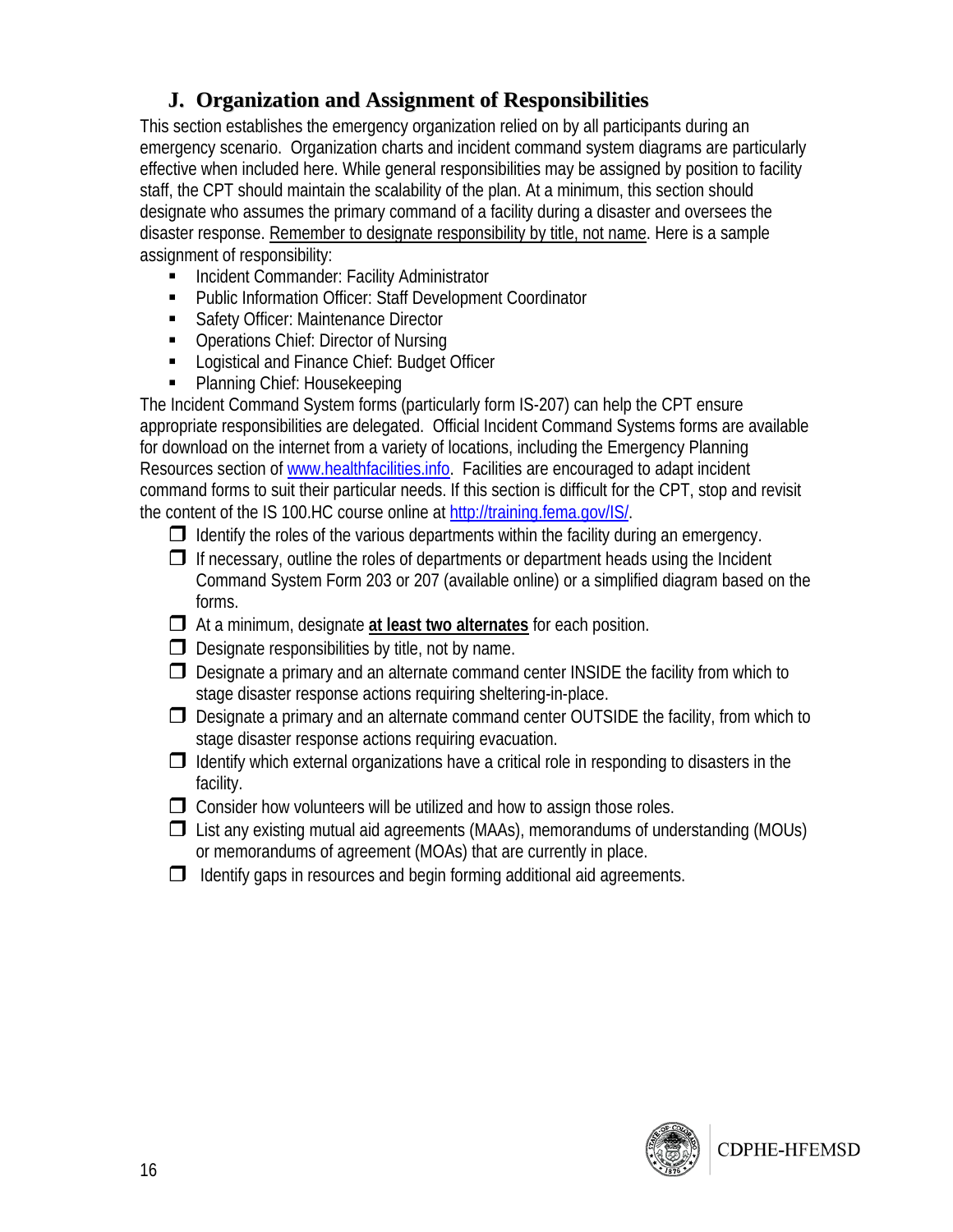#### *4. Direction, Control and Coordination*

Further clarification of the organizational structure belongs here. This section identifies who has tactical and operational control of the response assets. For a facility, this means who has control of the staff on an immediate level, and who oversees the process on an administrative level. This section may be too detailed for a facility's needs, and is considered optional. *CPTs should consider the depth of personnel available in the facility before determining whether or not to include this section*.

Facilities with small staffs require higher adaptability to fulfill all of the required functions of the facility during a disaster, whereas facilities with larger staffs may have the depth of personnel to assign more specific directions of control. When determining whether or not to include this section, consider the following:

- o After assigning primary and alternate responsibilities for the major operational aspects of the facility, is there a large number of senior staff left over?
- o Will further assignment of direction and control compromise the ability of an individual to adapt to circumstances?
- o Are lines of coordination between various responsibilities clear?
- o Is there an acceptable span of control for each division of responsibility? Remember, each role should only directly oversee between 3 and 5 people.

#### **K. Disaster Intelligence (Information Collection)**

This section outlines what essential information about the disaster or event is required for the plan to operate. It may include situation briefs, weather reports, staff and volunteer rosters, and status reports. This section should also indicate where the information is expected to come from. Facilities should partner with local emergency management to ensure notification and inclusion in information dissemination operations. This section is a general collection of information required for most response scenarios. **Hazard Specific Appendices** (Chapter 4, Section IX) are used to list specific information requirements for specific disaster events.

 $\Box$  Outline types of information a facility must have about all disasters.

 $\Box$  What are local, state and national sources of information for:

- o Disease outbreaks
- o Acts of terrorism
- o Natural disaster progressions
- o Breaking news

 $\Box$  Ensure information resources are accurate and easily available.

 $\Box$  Familiarize staff with proactive information collection.

 $\Box$  Create standards for information dissemination in the facility.

- $\Box$  Have procedures for sharing critical information with the emergency community during a disaster.
- $\Box$  Practice sharing information internally and with other partners.
- $\Box$  Identify information resources required by state, local, or corporate agencies.

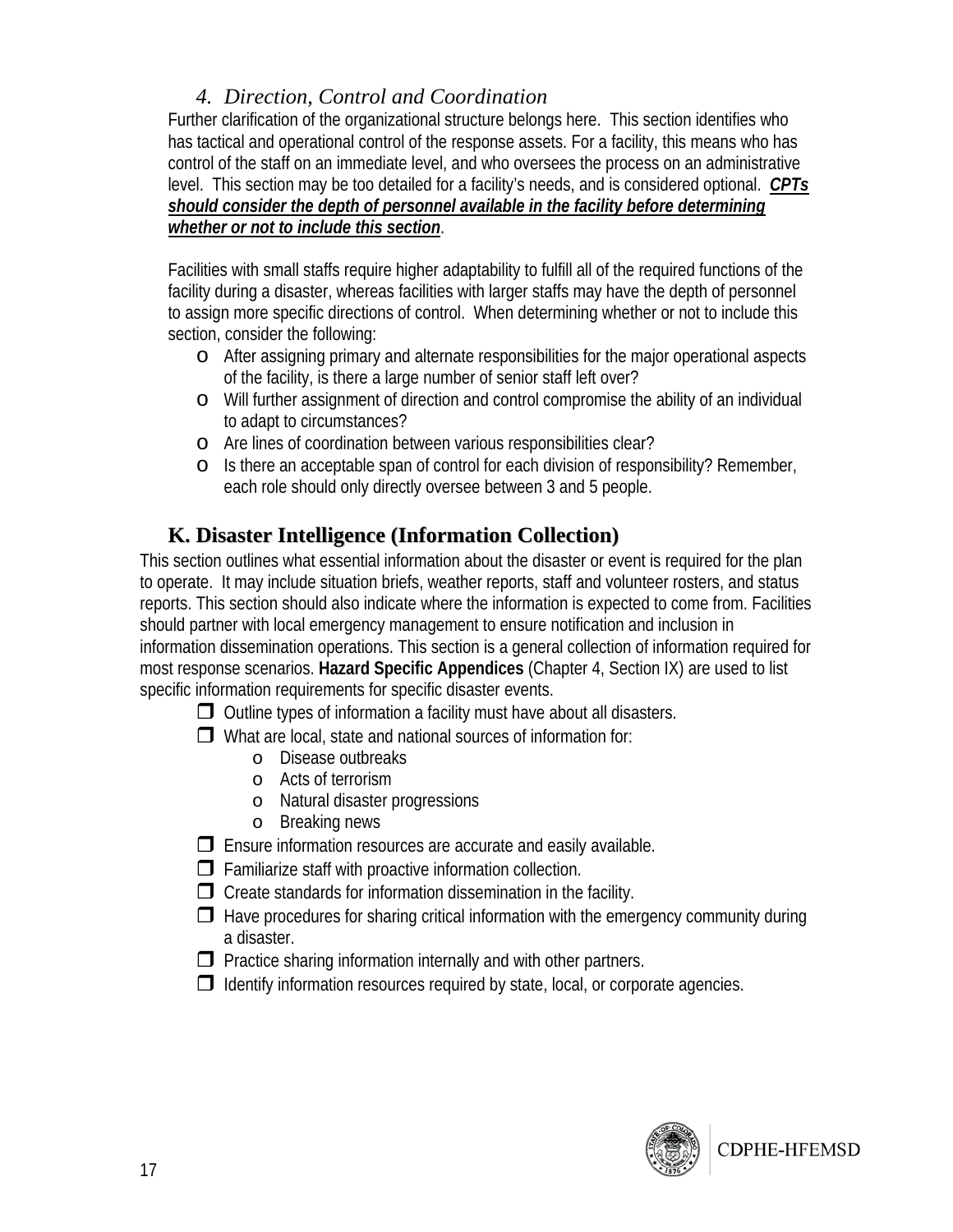#### **L. Administration, Finance, and Logistics**

This section outlines the basic support requirements, the availabilities of such support systems, and the finance requirements to procure them that a facility requires during a disaster. This section must include a contingency for continuing payroll functions for employees, tracking time worked, procuring and paying for supplies of all varieties, current counts of on-hand supplies, and aid agreements for procuring additional supplies if regular vendors are unable to meet the facility's needs. Accurate records must be kept both for reimbursement from local, county, state and federal agencies and from private insurance companies, and to prove continued compliancy with OSHA labor laws. Again, ICS forms are available to assist the facility in tracking this information.

- $\Box$  Collect written instructions, including vendor phone or fax numbers, for how the facility normally procures and pays for supplies.
- $\Box$  Know what paperwork the facility must maintain to justify expenses or file for reimbursement.
- $\Box$  Develop methods for safely storing and moving required paperwork and tracking details.
- $\Box$  Evaluate the policies for employee-fronted expenditures.
- $\Box$  Establish a quideline for ensuring employee payroll is issued.
- $\Box$  Establish procedures for tracking hours worked by employees and volunteers.
- $\Box$  Develop protocol for tracking incoming and outgoing resources and expenditures.
- $\Box$  Determine how flexible the budget for the facility is.
- $\Box$  Assign accountability and authority for this section. Remember to designate at least two alternates.
- $\Box$  Determine authority delegations for budget approval and expenditures.
- $\Box$  Understand and list any mutual agreements the facility enters into.
- $\Box$  Collect mutual aid agreements in this section.

#### **M.Continuity of Operations**

Continuity of Operations (COOP) planning addresses how the facility will function in the long-term stages of recovery after a disaster has concluded. Facilities are encouraged to develop separate COOP plans; however, some level of continuity planning must be included in the EOP to facilitate a smooth transition between the 'response' and 'recovery' stages of a disaster. This section is also particularly useful in shelter-in-place (SHIP) situations, where facilities may be required to continue operating with little to no outside assistance for extended periods of time. An additional toolkit, the Shelter In Place Annex Toolkit, is available at www.healthfacilities.info to help the CPT develop these short-term continuity of operations goals.

 For planning purpose, a series of best practice capabilities related to continuity are collected below. The CPT should attempt to answer the following questions based on the EOP so far:

- $\Box$  Describe essential functions, such as providing vital services, maintaining the safety and well-being of the residents and staff, and sustaining the facility during an emergency.
- $\Box$  Describe plans for establishing Recovery Time Objectives (RTOs) or recovery priorities for each essential function.
- $\Box$  Identify personnel and/or teams needed to perform essential functions.
- $\Box$  Describe key elements for establishing orders of succession.

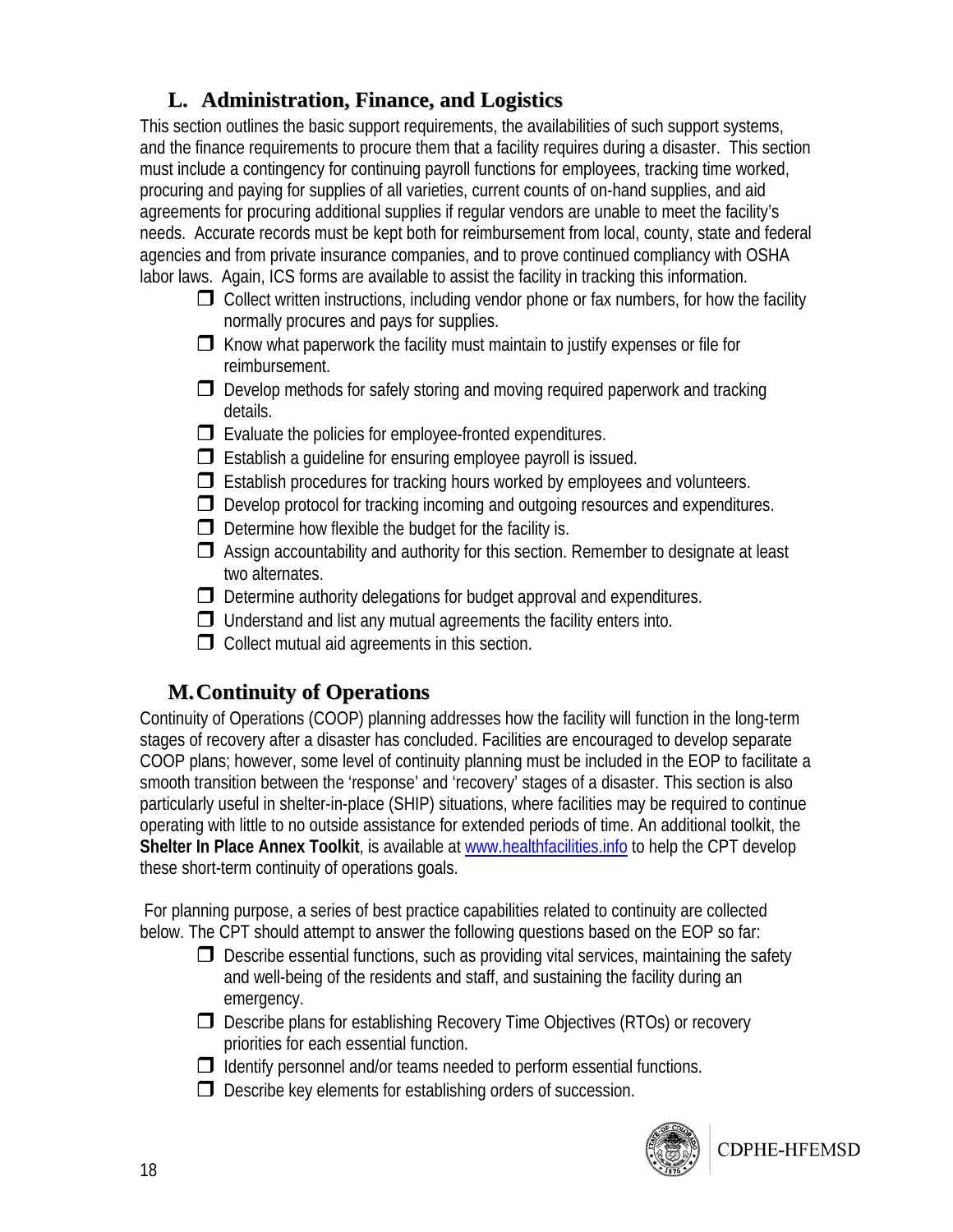- $\Box$  Describe plans for human resource management.
- $\Box$  Describe the arrangement in place that supports decision making with regard to implementing response and recovery functions.
- $\Box$  Describe the processes that will be used to identify the critical and time-sensitive applications, processes, and functions that need to be recovered and continued following an emergency or disaster.
- $\Box$  Predetermine delegations of authority.
- $\Box$  Identify alternate facilities for the transfer of residents.
- $\Box$  Identify continuity communications (after the disaster concludes).
- $\Box$  Identify and protect vital records.
- $\Box$  Develop devolution of control and direction (demobilization or downsizing of personnel resources).
- $\Box$  Develop evaluations, after action reports, and lessons learned documentation.

When the CPT cannot establish the answer or intended course of action for one of the above capabilities in the EOP, the CPT should note this item for follow up in the development of a COOP plan. Remember, the goal of the COOP section of the EOP is to provide the basic requirements for the facility to continue operating for an extended period of time with minimal outside assistance.

#### SECTION COMPLETE!

Take a few moments to review the work so far. Make sure the CPT is comfortable with ICS Forms or that alternative forms are in place. Examine any questions, comments, or sections requiring follow up. Make sure the entire CPT is ready to proceed.

#### **IV. PLAN DEVELOPMENT AND MAINTENANCE**

This section includes all of the guiding factors for developing and maintaining a facility's EOP. It should include the description of the planning process, provide for the regular testing, review and revision of the plan, and assign the responsibility for maintaining the plan. This section keeps the plan current, accurate and effective in the facility's daily operating procedures. Without revision and improvement, plans quickly stagnate and lose effectiveness. For more information on the development and evaluation of exercises, the CPT should visit the Homeland Security Exercise and Evaluation Plan (HSEEP) website at www.hseep.dhs.gov. This website provides all the materials required for designing, developing, implementing, and evaluating the exercises which test an EOP. Facilities are encouraged to partner with other local resources when conducting exercises to maximize the effectiveness of the event. There is also an **Adult Care Facilities Tabletop Exercise Toolkit** available online at www.healthfacilities.info under the Emergency Planning Resources link.

Remember that surveyors and life safety code inspections all require the EOP be reviewed and updated at least annually. That means, even if the facility does not experience a major disaster, the plan must still be tested in exercises and the learning points identified as a result of the exercises must be introduced into the EOP. A variety of methods for tracking plan development are provided in the **Hazard Analysis Toolkit**, but the CPT should create accountability and tracking methods that work best for the facility's staff. Accountability for the plan is also documented in the

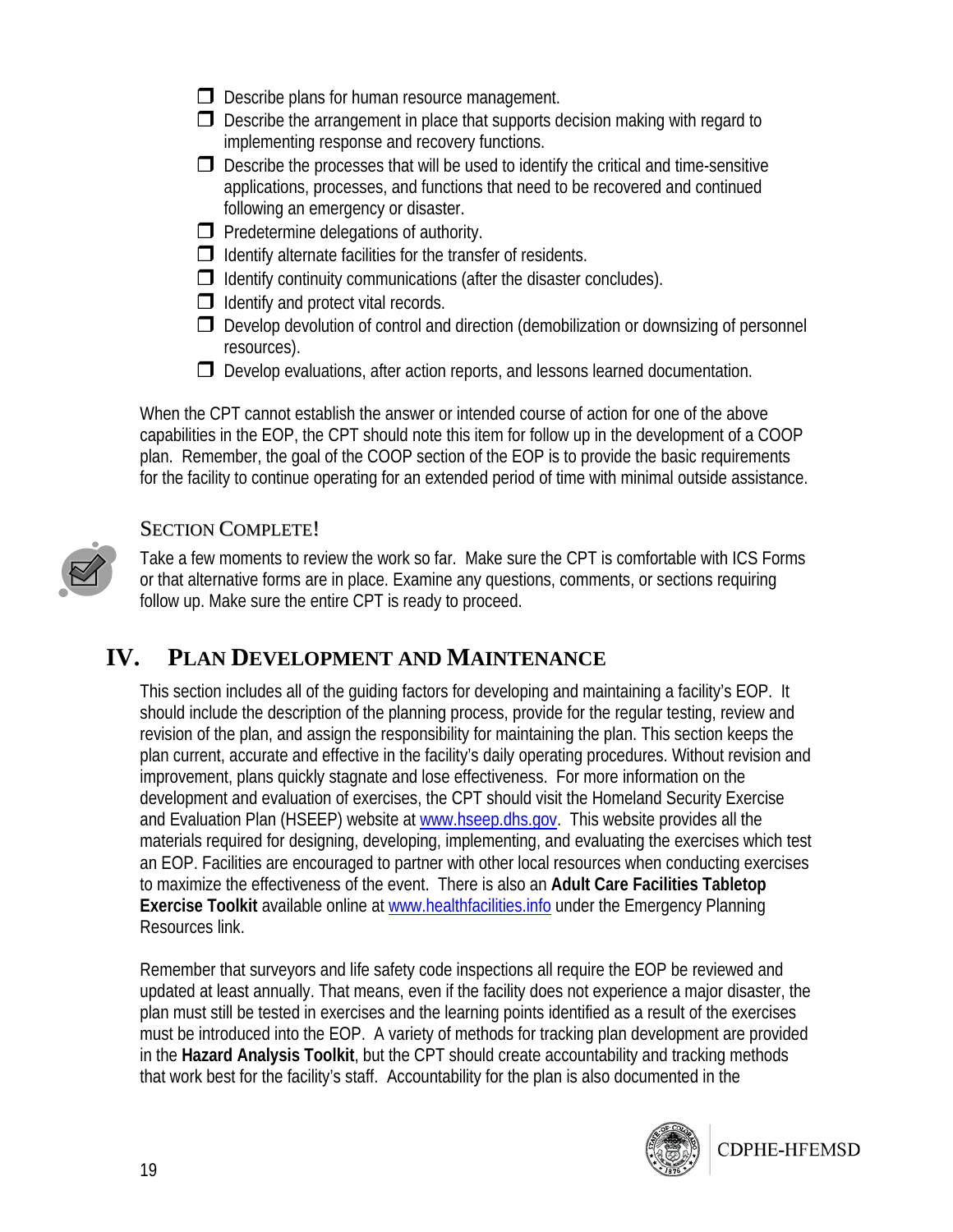*Promulgation Document* (Chapter 2, Section I.B) and the *Record of Changes* (Chapter 2, Section  $I.D$ ).

- $\Box$  Identify and describe the reference manuals used to develop the plan including software, toolkits, contractors, interviews, planning tools and development guides.
- $\Box$  Coordinated with local or state emergency management resources for review and commentary on the plan.
- $\Box$  List all members of the collaborative planning team.
- $\Box$  Include an exercising and review schedule, with a method for tracking progress.
- $\Box$  Describe how this plan was coordinated with EOPs from other facilities in the county and region, local emergency plans, and mutual aid partners.\*

\*Note: This is not the time to actually plan an exercise. Instead, make plans for when the facility hopes to exercise the plan. The actual development of exercises is discussed in the **Adult Care Facilities Tabletop Exercise Toolkit.\*\***

#### SECTION COMPLETE!



Take a few moments to review the work so far. Now is a good time to re-visit any concerns about exercise planning outlined in the **Hazard Analysis Toolkit** as well. Examine any questions, comments, or sections requiring follow up. Make sure the entire CPT is ready to proceed.

# **V. AUTHORITIES AND REFERENCES**

This section sources the legal requirements for emergency operations and activities. Section M.5 should be updated by the facilities. Sections M.6 and M.7 are recommended for inclusion exactly as they are appear here, unless the regulations are changed in a legislative session. They are current as of December 2008. These regulations are the same ones utilized by surveyors and life safety inspectors.

**Recommended Formatting Notes**: The legal documents which are used to create this section must be sourced in a manner that allows outside readers to easily locate them. It is recommended that facilities just include a copy of the regulation in the section where possible.

- $\Box$  Describe the limits of these legal regulations.
- $\Box$  Provide for the basic continuity of operations (COOP) of the facility.
- $\Box$  Where interpretation of quidelines is required, note it here.
- $\Box$  Include the entire context of laws or statutes if they may be required for reference during an emergency.
- $\Box$  Expand the selections to cover each type of authority the facility must operate under.

#### **N. Authorities**

These are the lists of laws, statues, ordinances, executive orders, regulations, or formal agreements specifically related to the facility and the management of emergency situations. For clarity, the CPT may wish to designate regulations by level of authority, as demonstrated here.

#### *5. Facility Regulations*

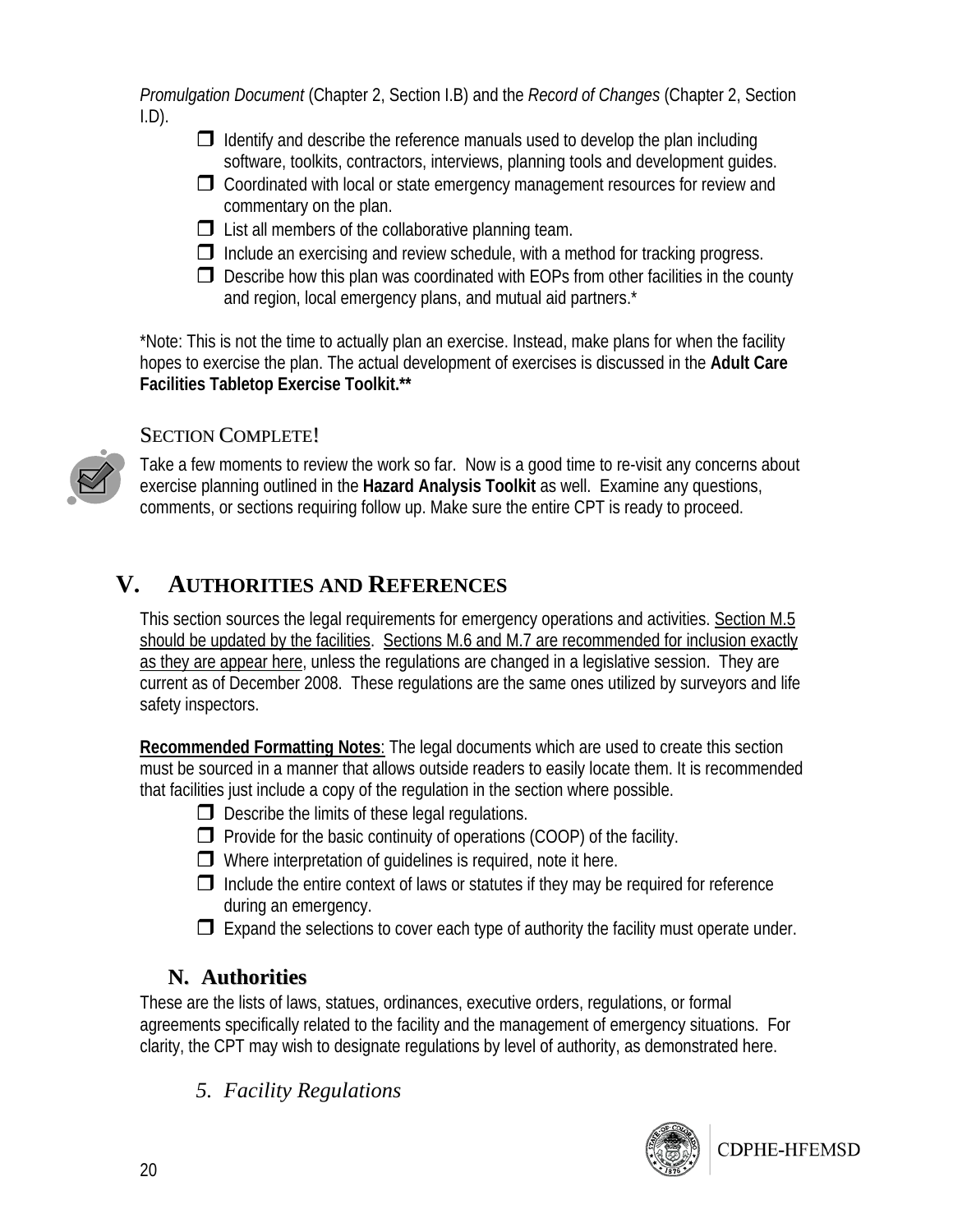This is the place to collect all relevant legal or operational policies for the facilities regarding a disaster. This includes who has the authority to do what under specific circumstances, standard operating procedures, and required call-down lists. *Supplemental Information* (Chapter 3) may be included for clarification and reference.

#### *6. State Regulations*

*STATE LICENCE REGULATIONS: [6 CCR 1011-1, Chapter V, Part 13]: The state of Colorado requires, at a minimum, the following emergency preparedness measures for all licensed facilities operating in the state:*

- Written policies and procedures (including brief procedural checklists at all nurse stations) in the case of: fire, explosion, flood, staff shortage, food shortage, termination of vital services
- Schematics depicting evacuation routes
- **Written evacuation procedures**
- Pre-established staff responsibilities and assignments for disaster situations
- **Annual training provisions**
- **Fire Drills conducted at least three times a year**
- A mass casualty plan

#### *7. Federal Regulations*

*FEDERAL LICENCE REGULATIONS: [42 C.F.R. 483.75(m)]: The federal government of the United States requires, at a minimum, the following emergency preparedness measures for all licensed facilities operating in the United States:*

- Written plans and procedures for: fire, severe weather, missing residents
- Geographic hazard analysis reflecting specific emphasis on the facility's location and corresponding threat risks
- The "periodic review" of the emergency plan
- Regular staff drills

#### **O. References**

Any additional references a facility might need in the event of an emergency that are not specifically legal authorities should be listed here. This may include call-down lists for activation procedures, delegations of authority, continuity of operations contracts, or other documents deemed appropriate by the planning team and the facility's senior staff or corporate structure. This section may not always appear in an emergency plan. Samples may include:

- The U.S. Department of Justice publishes a technical assistance guide titled "An ADA Guide for Local Governments: Making Emergency Preparedness and Response Programs Accessible to People with Disabilities." The guide assists officials and emergency managers in learning how to include the needs of people with disabilities in every facet of their emergency preparedness work. It addresses topics including planning, notification, evacuation, sheltering and returning home.
- The Federal Communications Commission (FCC) has fined television stations for failure to provide crucial information in an accessible manner during broadcasts related to wildfires in California and tornados in Washington, D.C., Maryland and Virginia.
- The Occupational Safety and Health Act (OSHA) has specific and detailed requirements on emergency preparedness, including requirements for people with disabilities.



CDPHE-HFEMSD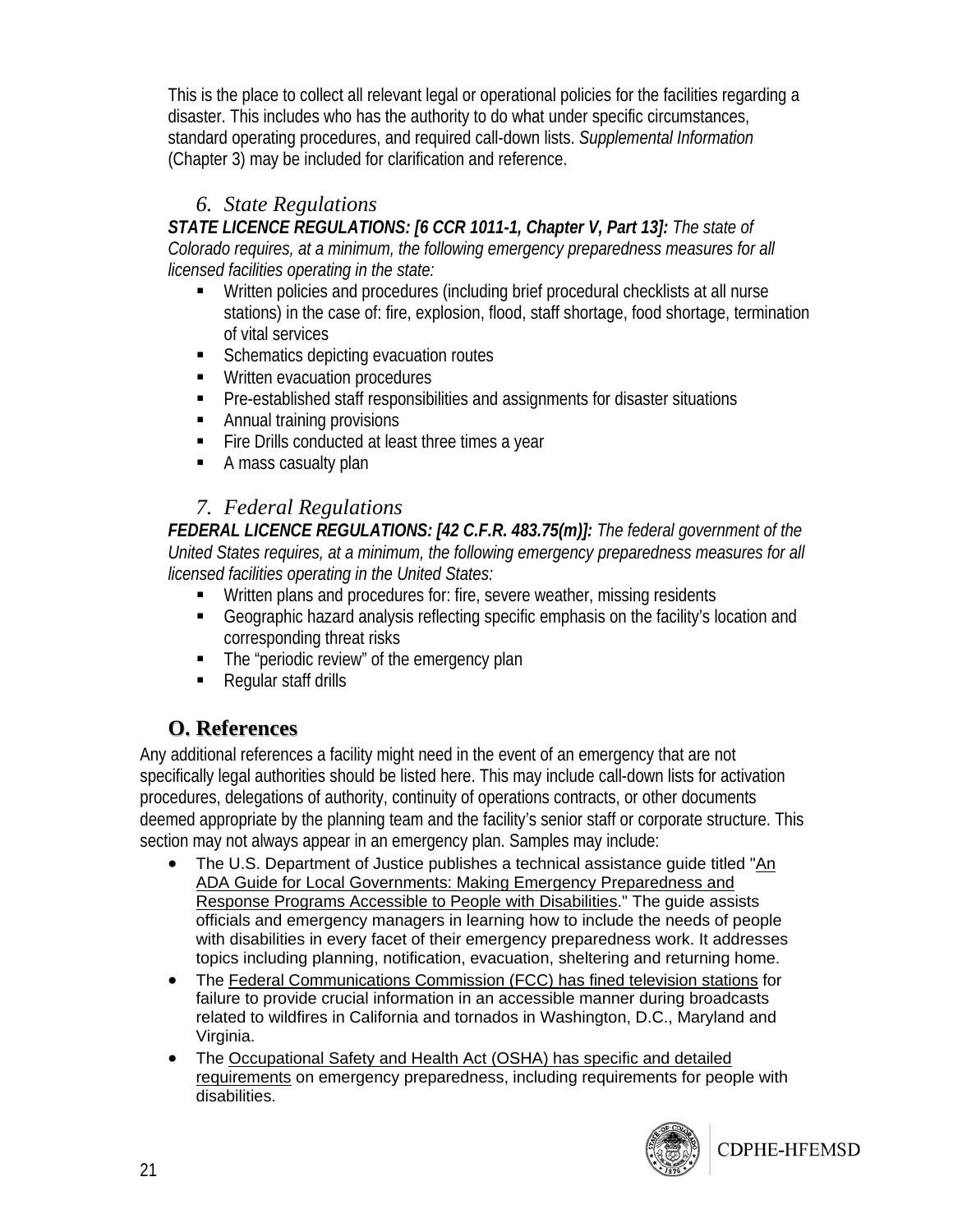- National Disability Rights Network, P&A Enabling Laws describes how advocates may gain access to emergency shelters.
- Executive Order: Individuals with Disabilities in Emergency Preparedness by President George W. Bush (July 22, 2004 ) states that the Federal Government should appropriately support the safety and security for individuals with disabilities in situations involving disasters, including earthquakes, tornadoes, fires, floods, hurricanes, and acts of terrorism.

\*\*Note: When viewed as a word document, the underlined portion of the examples above link to actual resources on the web.\*\*



#### SECTION COMPLETE!

Take a few moments to review the work so far. Have the legal experts for the facility review these materials before moving on. Examine any questions, comments, or sections requiring follow up.

#### **VI. SUPPORTING ANNEXES**

Supporting annexes are areas to discuss events that are related to a disaster but are not the actual response to the disaster itself. Often, supporting annexes address topics that are unpredictable in occurrence and deal with the facility's need to interact with the larger community. The CPT may expand or exclude the recommended contents collected here at their discretion.

**Recommended Formatting Notes**: The construction of the supporting annexes should follow that of the **Basic Plan**. Be sure each **Supporting Annex** includes the following sections:

- $\Box$  Introductory Information
- $\Box$  CONOPS
- $\Box$  Organization and Assignment of Responsibilities
- D Direction, Control and Coordination
- D Disaster Intelligence
- $\Box$  Administration, Finance, and Logistics
- **□** Authorities and References
- $\Box$  Development and Maintenance

#### **P. Volunteer/Donation Management**

Donations of goods and time (volunteers) are potentially invaluable resources for communities during or following a disaster. However, without a plan on how to utilize the help from the outside world, those resources will often go to waste. This section helps a facility identify what kind of volunteer help they need (if any) and what potential supply donations would be useful. Share the volunteer and donation management plan with the larger community, particularly with any volunteer agencies, faith-based organizations, or other non-governmental sources of disaster assistance.

- $\Box$  Establish an existing volunteer database to track potential volunteers during disasters. Include sign in and check out sheets.
- $\Box$  Consider offering additional training to volunteers about disaster assistance for the facility.
- $\Box$  Consider designating one staff member to coordinate volunteers during a disaster.
- $\Box$  Develop checklists or tasks volunteers can do during disasters and keep on hand. Examples include:
	- Collecting and moving supplies

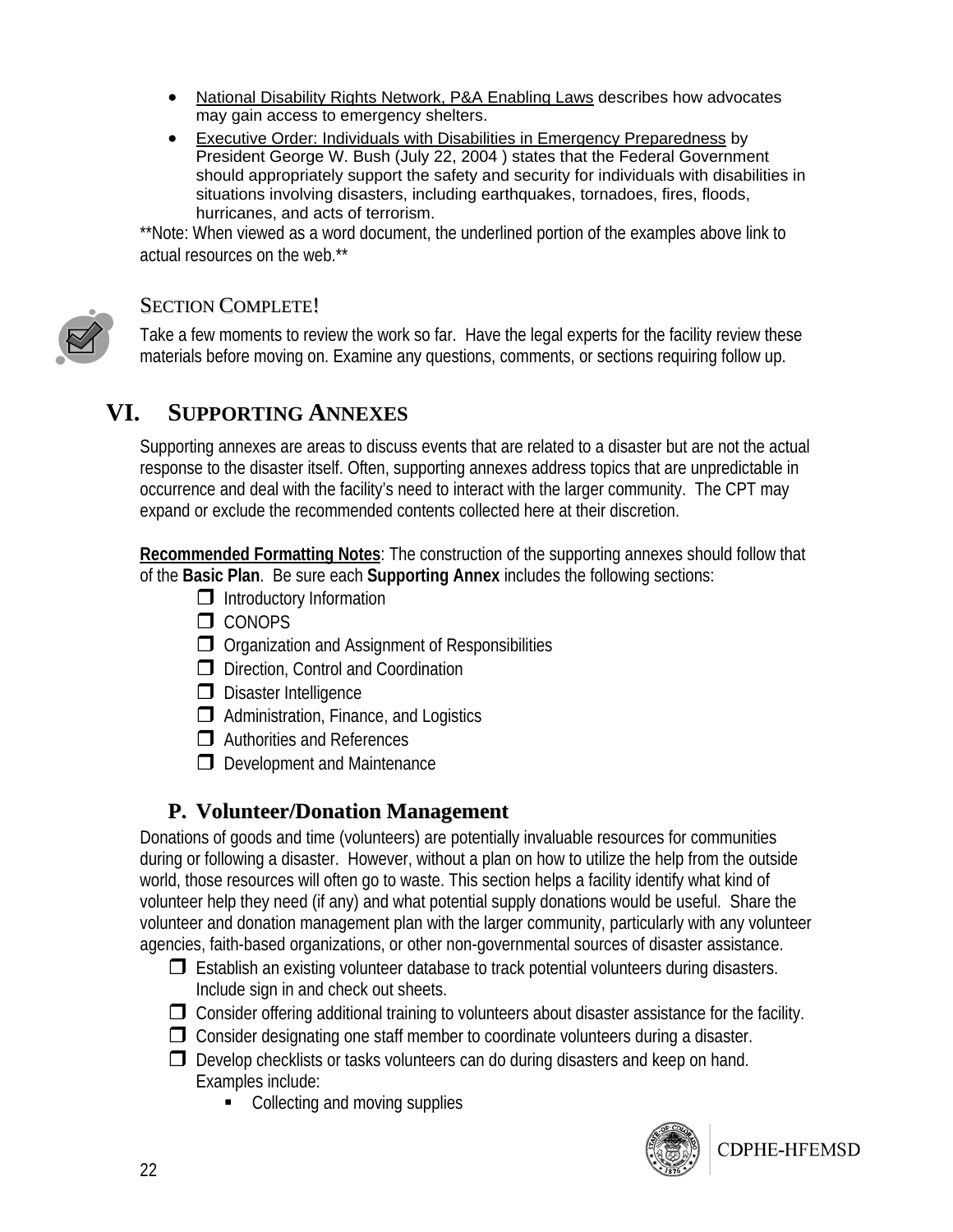- Answer telephones (provide volunteers with scripts of what to say)
- Talking to residents to keep them calm
- Housekeeping or Maintenance assistance
- **Shoveling snow or clearing pathways of debris**

 $\Box$  Establish under what circumstances volunteer assistance must be declined.

 $\Box$  Create contingency plans for both too many and not enough volunteers.

 $\Box$  Ensure the volunteer management plan is consistent with existing facility policies.

#### **Q. Communications**

For larger plans, communications is built right into the basic plan under the CONOPS section. For a facility, it may be more suited as a support annex. Communications sections establish the methodology of communicating, both internally and externally, during a disaster. This may include a call list, what resources to use, back up resources such as radios or corded land-line phones, and how communication procedures should be handled. If supporting annexes are not included in a facility plan, the communications section must appear under the CONOPS subheading!

- $\Box$  Consider all of the methods of communication available to the facility (example: cell phones, landline telephones, radios, email, web pages, television, word of mouth, written communication, local media resources) and decide which are likely to be impacted during a disaster.
- $\Box$  Consider back up forms of communication and select one or two best suited to the type, size and layout of the facility.
	- Radios may not work well in very large facilities with lots of concrete.
	- Cell phones are generally unreliable during disasters.
	- **Land-line, corded telephones work during power outages.**
- $\Box$  Establish communication protocols for the facility both during and after a disaster.
- $\Box$  Establish alternative points of contact if the primary facility staff is out of communication during a disaster.
- $\Box$  Partner with local emergency personnel to ensure relevant communication about the disaster is passed on to the facility.

#### CHAPTER COMPLETE!



Before moving on to the next chapter, take a few moments to review chapter two and examine any questions, comments, or sections requiring follow up. The bulk of the EOP is now drafted, so take the time to re-read the document and check for clarity and consistency. If necessary, go back and make any changes to the document.

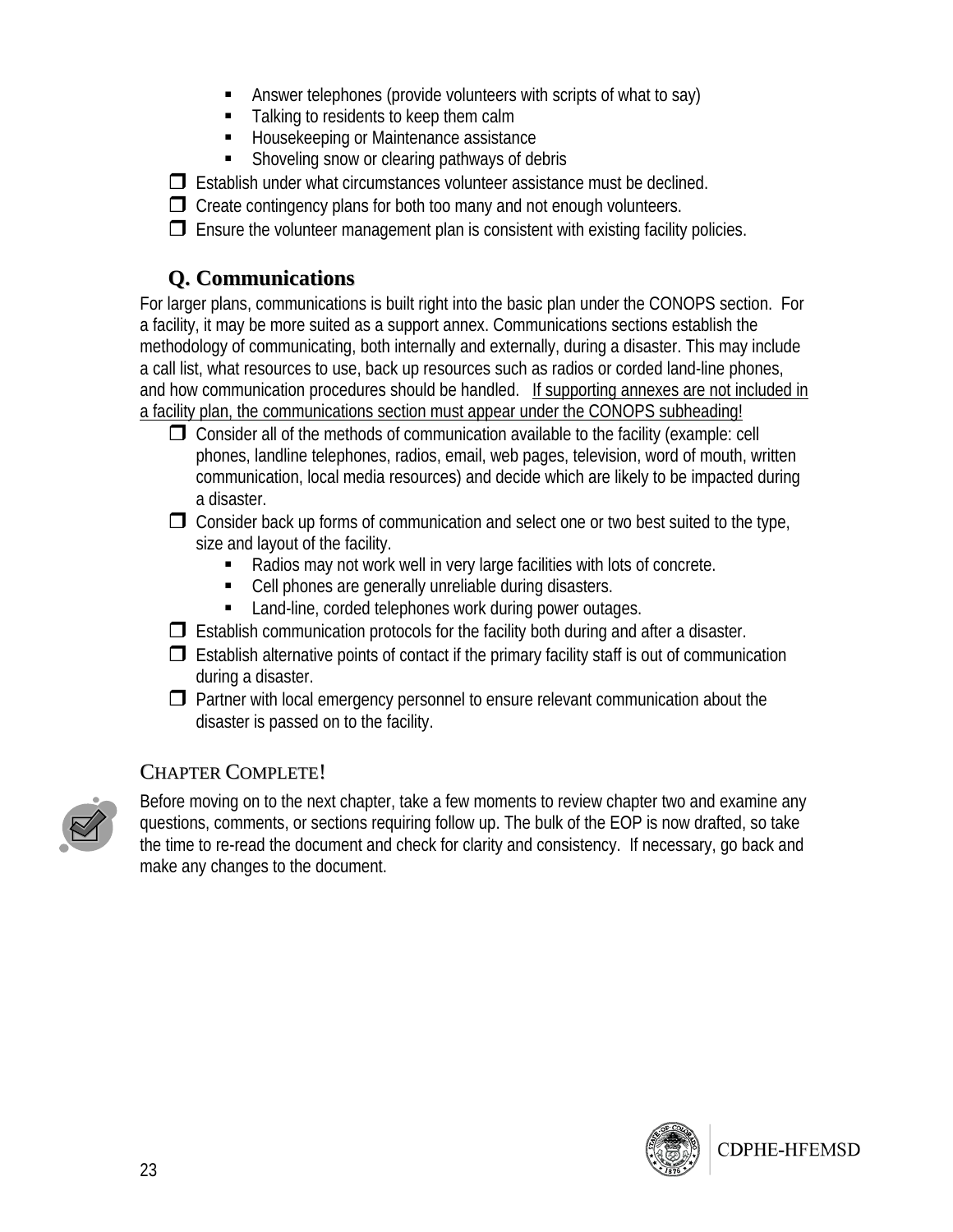# Chapter Three: Finishing the Basic Plan

This chapter discusses the extra information included at the end of a **Basic Plan**. Some of this material is informational and some of it provides documentation of the plan's development process. This is also the section to collect any forms, maps, diagrams, communications plans, checklists or other reference materials that can be used for any disaster response situation.

**Recommended Formatting Notes**: Information may be divided as it is here, using the same alpha/numeric outline system as the rest of the plan. These sections may also be numbered as sequential 'tabs'. Designating information as a 'tab' indicates the material is general and may apply to any other aspect of the EOP.

The goals for this chapter are to:

- 1. Explain possible sources of supplemental information for a **Basic Plan.**
- 2. Assist the CPT in identifying critical resources and additional information components.
- 3. Provide guidance on clearly organizing the information.
- 4. Offer samples and tips on developing these sections.

### **VII. SUPPLEMENTAL INFORMATION**

#### **R. Acronyms (sample available)**

Emergency planners speak a common language to minimize confusion and increase effectiveness. Some of the words and acronyms used are similar to but distinct from acronyms in other professions. In this section, collect a list of any acronyms used in the printed plan (for reference by a reader) as well as any major acronyms the facility may wish to reference while communicating with emergency planning and response personnel. A sample acronym list is available in the **Hazard Analysis Toolkit** as well as in this toolkit.

- $\Box$  Include all acronyms used in the plan.
- $\Box$  Include any acronyms that might be confusing for staff.
- $\Box$  Reference other acronym lists (such as those published by FEMA or the Department of Homeland Security) to ensure the list is comprehensive.
- $\Box$  Edit the list each time the plan is reviewed.

#### **S. List of References and Resources**

This is the place to collect all reference materials that do not fit elsewhere in the plan. This section may look similar to *Plan Development and Maintenance* (Chapter 2, Section IV) or *Authorities and References* (Chapter 2, Section V). The amount of information here varies. If necessary, store this information in a separate binder. Partner with other facilities, local emergency management departments and first responders, and the community to gather important information for this section. Possible contents for this section include:

- o Tracking records from staff training.
- o After-action reports from exercises the facility participated in.
- o Training resources pulled from the online courses offered by FEMA.
- o Materials produced and distributed by state and local emergency managers.
- o Definitions of common hazards threatening the facility (sample available).



CDPHE-HFEMSD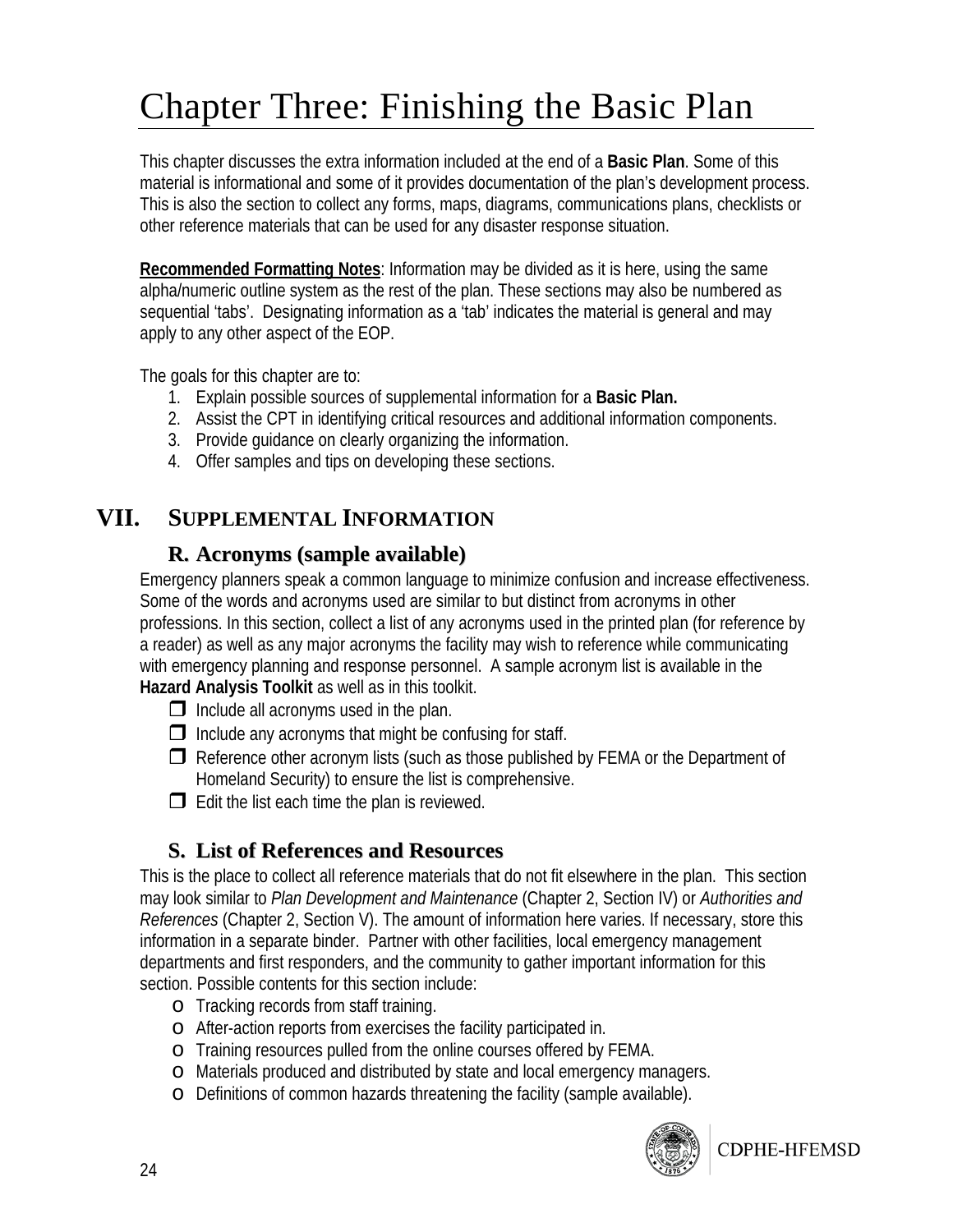#### **T. Incident Command System (ICS) Forms (available online)**

ICS forms are standardized forms designed to work using the best practices of ICS during a disaster. The forms are used by all response and emergency management personnel. Facilities are encouraged to use these forms to increase the interoperability of their plan with other emergency plans in the area. Having the forms already on-hand greatly increases the ability of a facility to use them during a disaster. All of the ICS forms are collected on the health facilities website, and are also available on the web through various disaster response agencies, including FEMA. The forms can (and should!) be tailored to meet the specific needs of a facility.

- $\Box$  Collect hard (printed)copies of ICS forms in this section.
- Include electronic copies of ICS forms with the electronic storage of the **Basic Plan.**
- $\Box$  Adapt the forms to meet the needs of the facility.
- $\Box$  Practice using ICS forms during all exercises of the plan.

#### **U. Maps and Diagrams**

Any maps, diagrams, charts, floor plans, building schematics, or graphic forms of information **should also be stored here**. This allows for the fastest, easiest reference of the materials during a disaster. It is particularly important that maps of the facility, evacuation plans, or supply routes be maintained and accurate. Possible types of materials to include here are:

- $\Box$  Several different types of facility maps, including floor plans, evacuation routes, location of HVAC/electrical/gas/water systems, and the grounds.
- $\Box$  Charts depicting the organizational structure of the facility staff.
- $\Box$  Step –by-step, picture instructions for various tasks.
- $\Box$  Methods of communicating around language barriers, including those who are deaf or do not speak English.

#### CHAPTER COMPLETE!



Before moving on to the next chapter, take a few moments to review chapter three and examine any questions, comments, or sections requiring follow up. The **Basic Plan** is now completely developed and outlined, even if it is still in draft form. Stop and review the work created so far and make sure the document reflects the *Purpose* and *Scope* established in the beginning. Remember that an **Emergency Operations Plan** is a living document, and make any necessary adjustments or changes to the document. Make sure the entire CPT is ready to proceed before moving on.

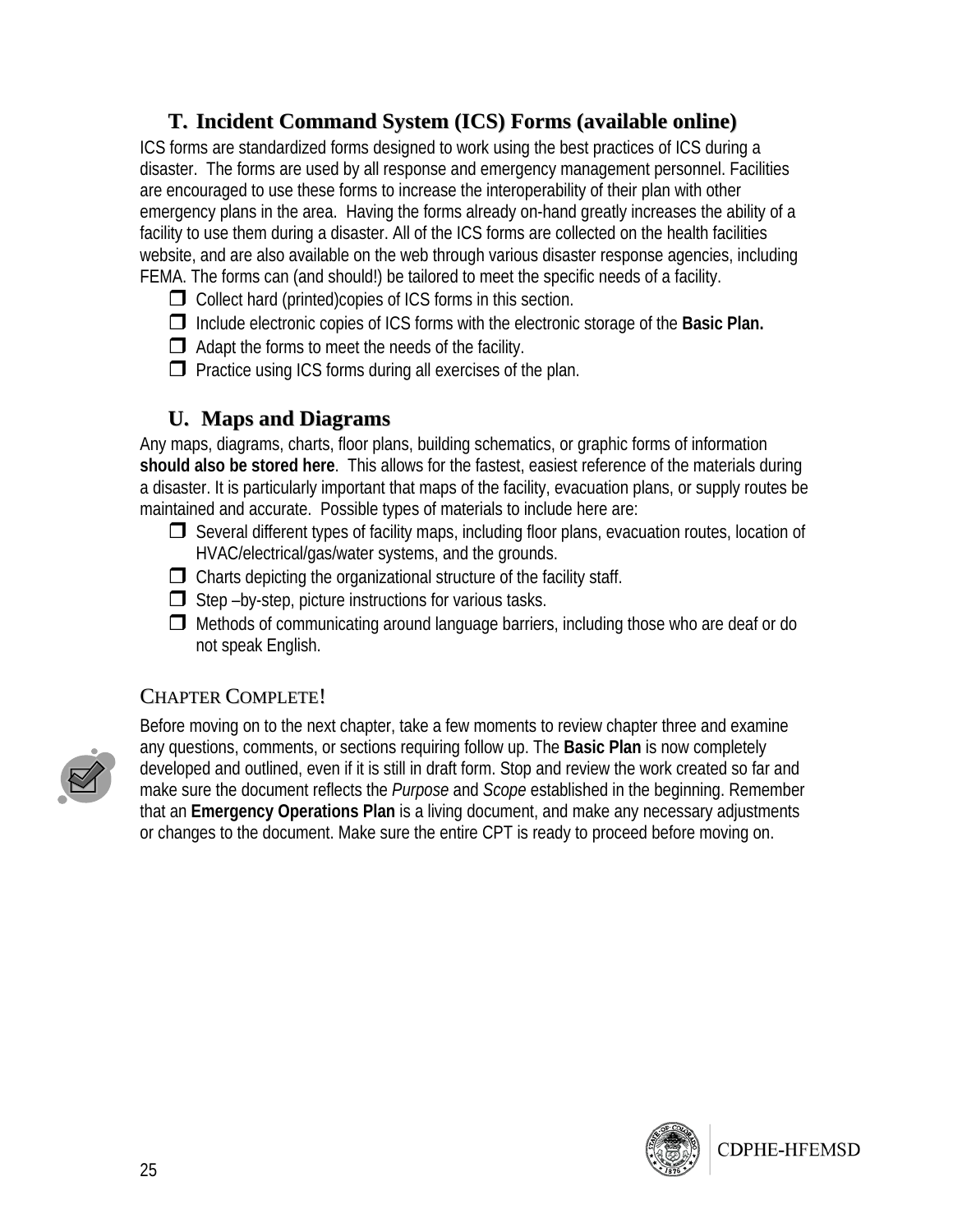# Chapter Four: Annexes and Appendices

As explained in the introduction, a **Basic Plan** provides the general, cohesive picture of disaster response for a facility. Therefore, the **Basic Plan** is generally not specific enough to provide details for two of the CONOPS requirements: *Selecting* and *Implementing* protective or response

actions to a disaster. For a Long Term Care Facility, a disaster really only leaves two protective/response options: **evacuate** away from the facility or **shelter in place** until danger has passed. Knowing that these are the possible choices for a facility is sufficient in the **Basic Plan**, but more specific details on how to accomplish each protective/response action is also required. In addition to

*Annexes and Appendices provide the detailed information that makes an EOP complete, and are an integral part of the development process.* 

these two basic capabilities, certain disasters may have particular or specialized considerations beyond basic evacuation or sheltering guidelines. This information is what makes an EOP complete, and should be included after the **Basic Plan** as either a **Functional Annex** or a **Hazard-Specific Appendix**. Annexes are stand-alone elements in the plan. Appendices are sections within an Annex that provide additional, supplemental information for the plan.

This chapter provides an overview of **Functional Annexes** and **Appendices**. These are the portions of the EOP that depend most heavily on an accurate **Hazard Analysis** and the judgment calls of the facility and the CPT. Additional toolkits are available on the web (www.healthfacilities.info, under Emergency Planning Resources) to provide more detailed information and instructions. The CPT should read through this chapter now, however, to help ensure the scope and purpose of the **Basic Plan** is consistent and cohesive.

The goals of this chapter are to:

- 1. Clarify the difference between a **Functional Annex** and a **Hazard-Specific Appendix**.
- 2. Provide overview information for the recommended **Functional Annexes**.
- 3. Explain the basic content and purpose of **Hazard-Specific Appendices**.
- 4. Direct the CPT to the additional toolkits available at www.healthfacilities.info.

#### **VIII. FUNCTIONAL ANNEXES**

**Functional Annexes** are sections of the EOP that outline the specific details of a response. They address potential actions designed to accommodate most hazards faced by a facility. They are different from *Supporting Annexes* (Chapter 2, Section VI) in that they are complete components which may function independently of the **Basic Plan**. For the purposes of a Long-Term Care Facility, three **Functional Annexes** are considered critical: **evacuation**, **shelter in place**, and **mass care**. Facilities may add more annexes at their discretion, but should remember the principles of all-hazards planning as discussed in the introduction of this toolkit. The content of a **Functional Annex** is specialized towards a specific action (or function), but the structure and makeup is very similar to a **Basic Plan**.

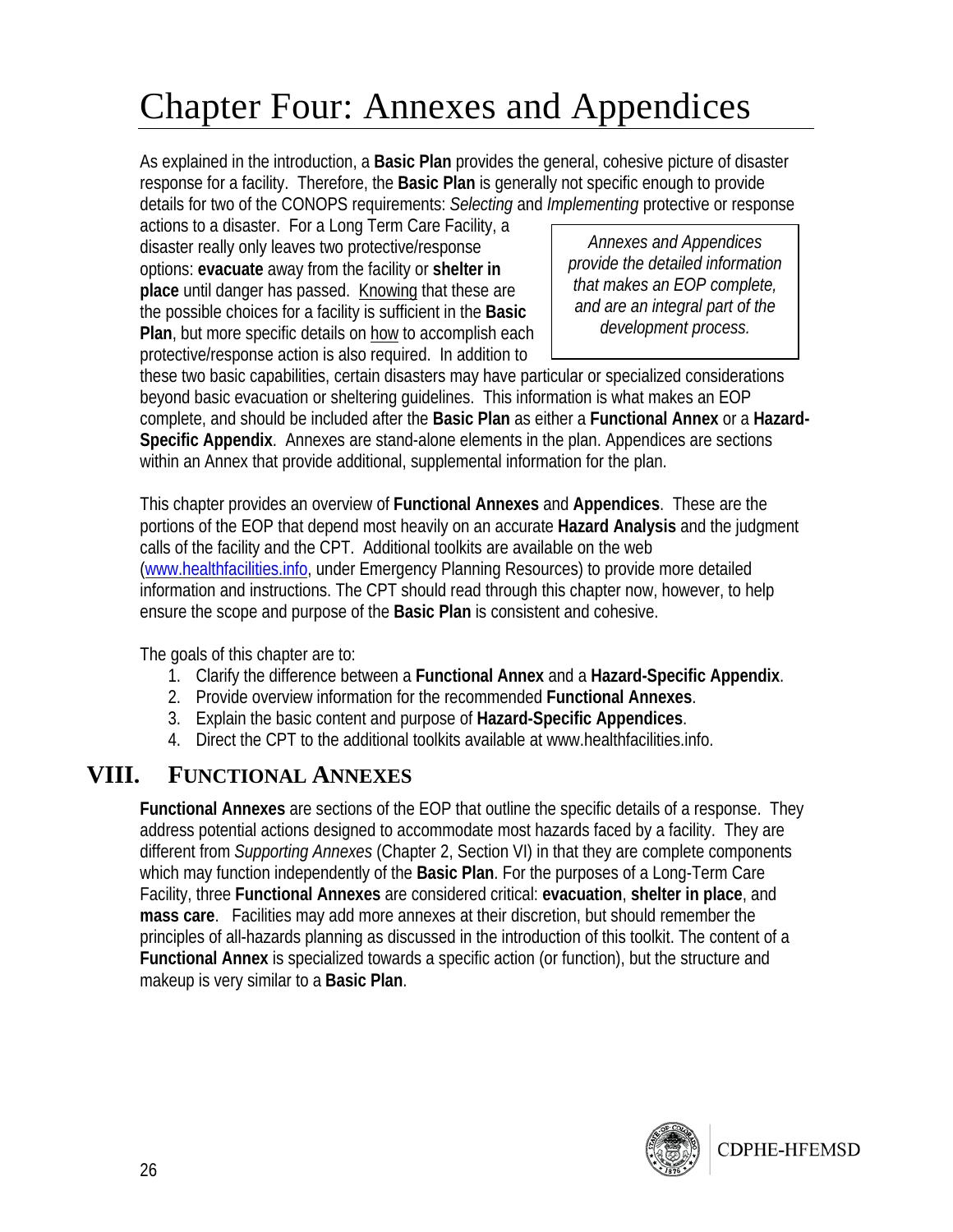The content and order of a **Functional Annex** is:

- **Purpose, Scope, Situation and Assumptions**
- CONOPS
	- o Assess and Control Hazards
	- o Select Protective Actions
	- o Conduct Public Warning
	- o Implement Protective Actions
	- o Implement Short-Term stabilization
	- o Implement recovery
- **Organization and Assignment of Responsibilities**
- **EXECUTE:** Direction, Control and Coordination
- **Disaster Intelligence**
- Administration, Finance, and Logistics
- Authorities and References
- Development and Maintenance

This material should be familiar to a CPT by now. When creating a **Functional Annex**, remember that these documents must be **STAND ALONE ADDITIONS** to the **Basic Plan**. Therefore, facilities may find it useful to include maps, diagrams, forms, checklists, call lists, communication procedures, and other related information in the annex. Duplicating material that is included elsewhere in the **Basic Plan** is encouraged. Treat them like mini-plans.



Remember that this chapter is informational in nature, and provides minimal assistance in actually developing a **Functional Annex**. There are specific toolkits available online at www.healthfacilities.info under the Emergency Planning Resources link for the three critical **Functional Annexes**. Facilities are encouraged to complete all three toolkits.

#### **V. Evacuation (EVAC)**

This annex covers the evacuation of the facility for any reason. Facilities may choose to run evacuations in two phases or stages of severity: the immediate vicinity evacuation (useful for fire drills or other small, facility-specific emergencies or for partial evacuations) and secondary evacuations, where residents are moved to another location entirely. This annex is most likely used for incidents that compromise the actual integrity of the facility's building.

#### **W.Shelter-in-Place (SHIP)**

This annex details how a facility will defend in place during an event or disaster, and is the preferred response for almost all emergency situations. The **Shelter-In-Place Annex** may be the most important component of an EOP to a Long-Term Care Facility as almost all disaster responses that do not compromise the safety of the facility's building entail some measure of sheltering in place.

### **X. Mass Care**

This annex explains the role of a facility in a mass care event, and particularly encourages the interaction of the facility with corporate, local and state agencies. A mass care event is any disaster that results in more casualties and victims than any one agency or town can respond to. Partnerships with other communities and state resources are critical during these events.



**CDPHE-HFEMSD**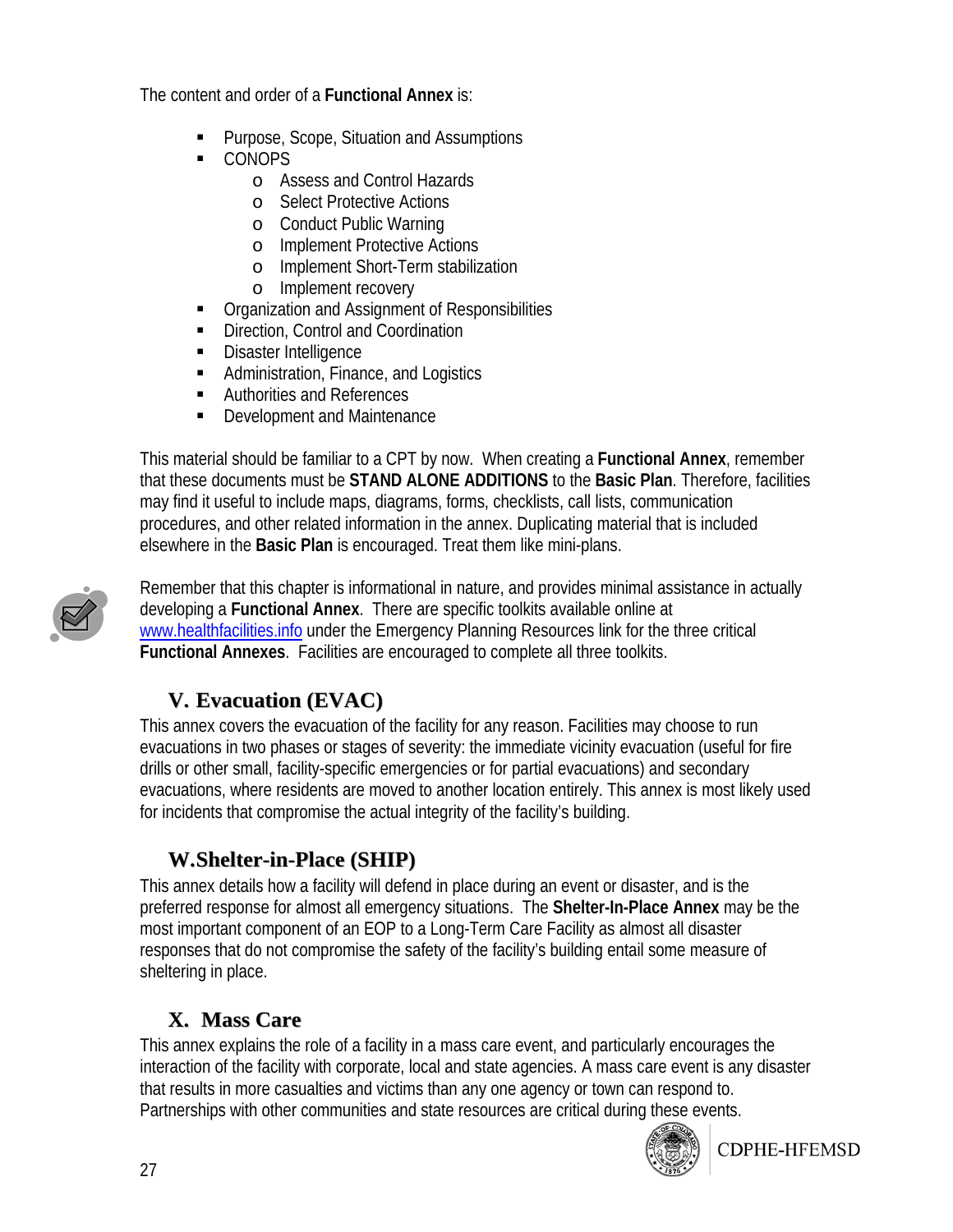### **IX. HAZARD-SPECIFIC APPENDICES**

This section of the plan is where a facility should collect the SPECIFIC HAZARDS identified using the **Hazard Analysis Toolkit** that the facility feels are the most critical to plan for. *The Hazard Priority Box* (below) appears several times in the **Hazard Analysis Toolkit**. For clarity purposes, the CPT may wish to fill in the *Hazard Priority Box* here, as well as in the **Hazard Analysis Toolkit**. Using the *Hazard Priority Box*, the CPT should **create Hazard-Specific Appendices** for the eight hazards included in the box below.

| <b>HAZARD PRIORITY BOX</b> (found on page 19 of the Hazard Analysis Toolkit) |
|------------------------------------------------------------------------------|
|------------------------------------------------------------------------------|

| <b>Priority</b>      | <b>Priority</b>               | <b>Priority</b> | <b>Priority</b>             | <b>Priority</b>             | <b>Priority Six</b>         | <b>Priority</b>                   | <b>Priority</b>             |
|----------------------|-------------------------------|-----------------|-----------------------------|-----------------------------|-----------------------------|-----------------------------------|-----------------------------|
| <b>One</b>           | <b>Two</b>                    | <b>Three</b>    | Four                        | <b>Five</b>                 |                             | <b>Seven</b>                      | Eight                       |
| <b>Facility Fire</b> | <b>Winter</b><br><b>Storm</b> | <b>Wildfire</b> | <b>[Critical</b><br>Hazard] | <b>[Critical</b><br>Hazard] | <b>[Critical</b><br>Hazard] | <b>[Critical</b><br><b>Hazard</b> | <b>[Critical</b><br>Hazard] |

Samples of hazard-specific appendices are in the **Hazard-Specific Appendices Toolkit** on the www.healthfacilities.info website under the Emergency Planning Resources link. There are samples for each of the following hazards:

> • Epidemic/Pandemic **Outbreaks** • Facility Explosion • Facility Fire

- Avalanche
- Blizzard
- Bomb Threat
- "CBERN" Threats
- Civil Disturbance/Domestic Violence
	- Flood • Hazardous Materials Spill
		- Infectious Disease
- Communications • Dam Failure
- Earthquake
- Landslide

Outbreak

• Lockdown Scenarios

- Missing Resident
- Staff Shortage
- Subsidence
- Termination of Vital **Services**
- Terrorism
- Tornado
- **Transportation**
- Wildfire

There is a sample **Hazard Definitions** document available to download in the **Basic Plan Toolkit**. Use it to clarify any confusion regarding the meaning or scope of these hazards.

When creating hazard-specific appendices, facilities have the option to include as many hazards as they feel necessary. However, the planning team should seek to approach this section using the all-hazards management approach as much as possible. Many potential hazards will have the same response and all of them will also fall under one of the three **Functional Annexes** created for the previous section. To avoid redundancy, the planning team should create appendices only for those disasters which pose the greatest risk to the facility, and require particularly specialized responses outside of basic evacuation, sheltering, or mass care procedures.

#### CHAPTER COMPLETE!



Before moving on, take a few moments to review chapter four and examine any questions, comments, or sections requiring follow up. This chapter requires the most re-reading of the **Basic Plan**, so go back now and check all of the work so far.